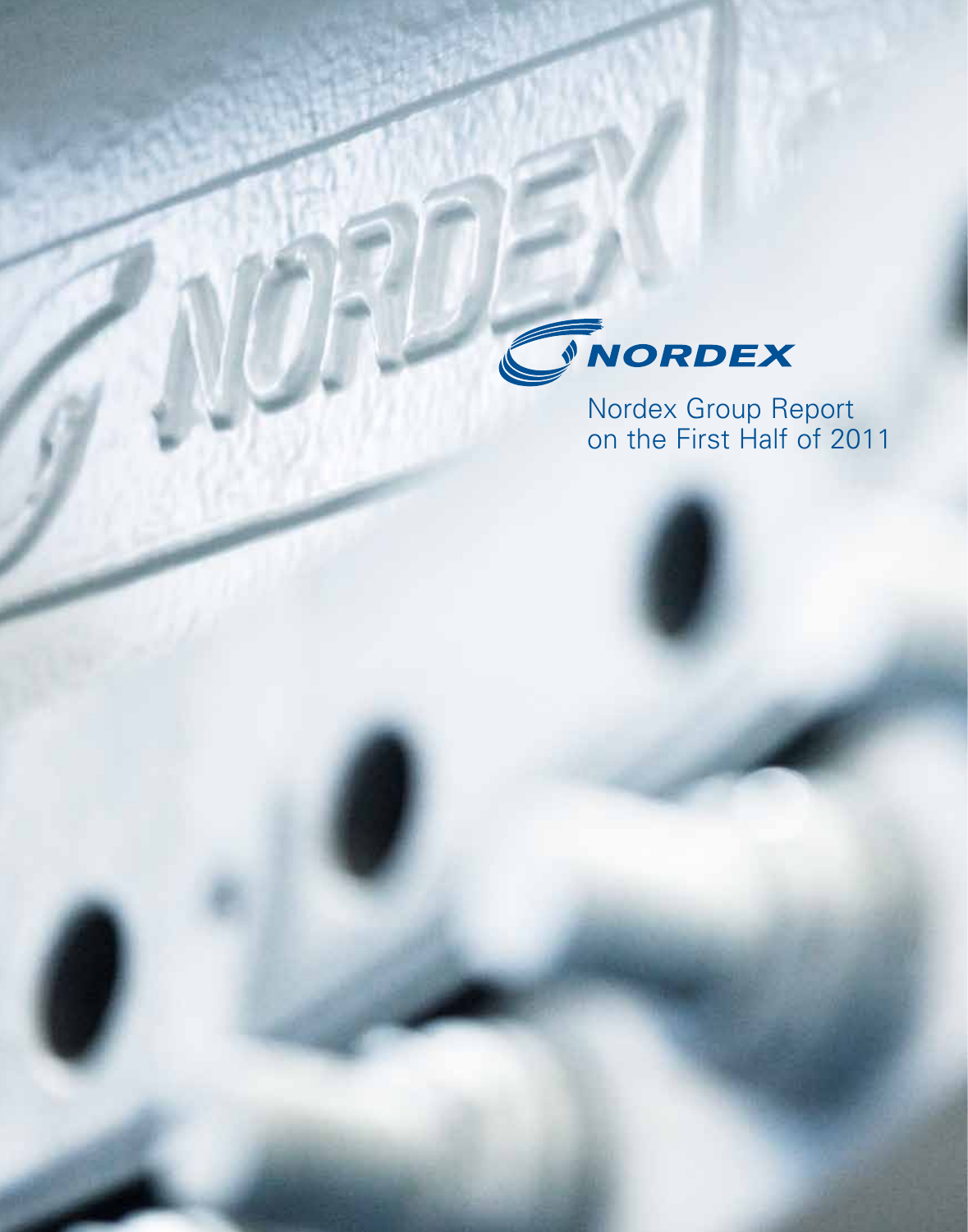# **Contents**

- Key figures
- Preface
- The stock

# **Interim Group management report for the first half of 2011**

- Economic conditions
- Business performance
- Results of operations and earnings
- Financial condition and net assets
- Capital spending
- Research and development
- Employees
- Risks and opportunities
- Outlook
- Events after the conclusion of the period under review

# **Notes on the consolidated interim financial report for the first half of 2011**

- Consolidated balance sheet
- Consolidated income statement
- Consolidated statement of comprehensive income
- 13 Consolidated cash flow statement
- Consolidated statement of changes in equity
- Notes on the consolidated interim financial statements (IFRS)
- Shares held by members of the Supervisory Board and the Management Board
- Financial calendar/Contacts/Disclaimer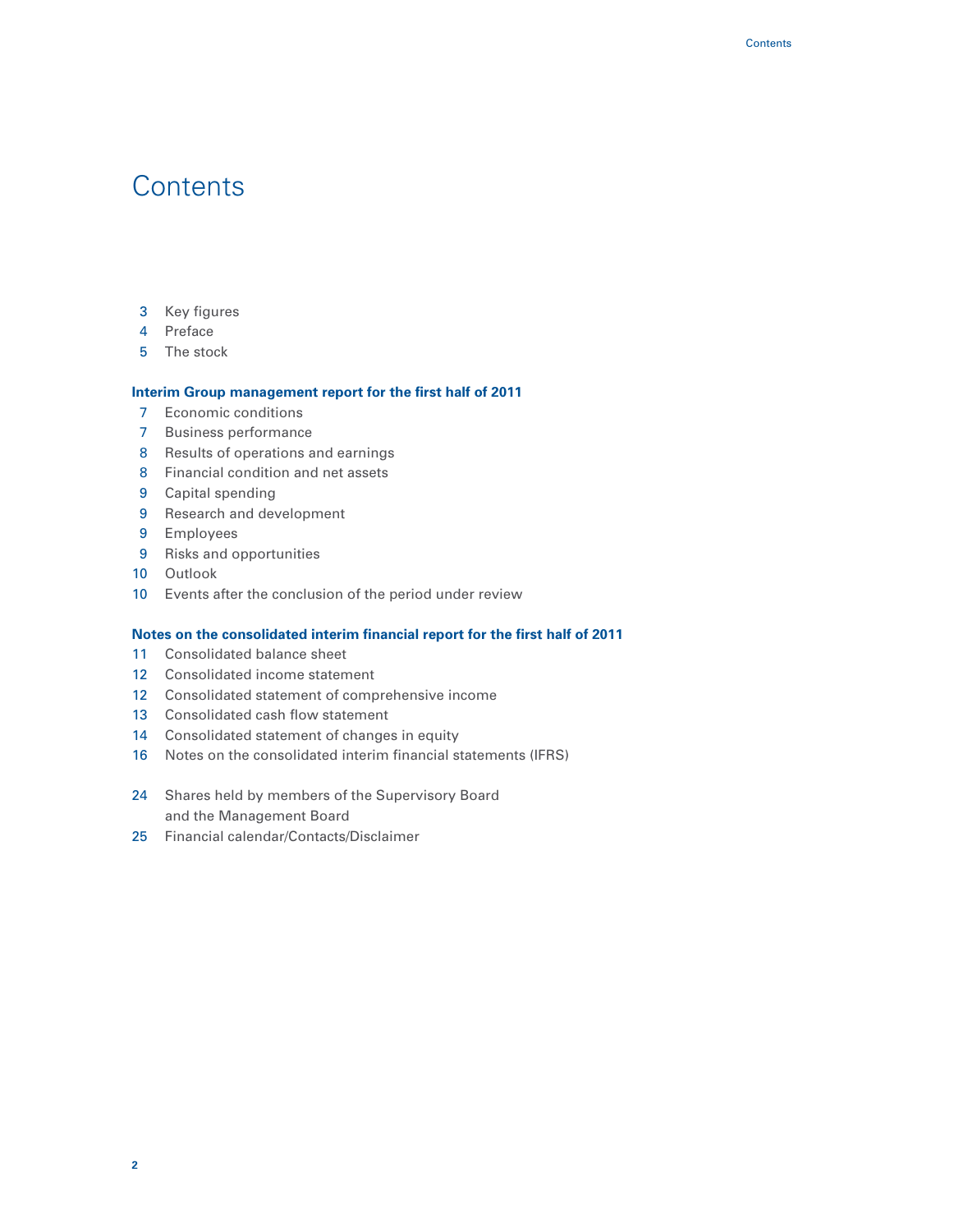| Earnings                        |                    |                     |                     |
|---------------------------------|--------------------|---------------------|---------------------|
|                                 |                    | 01.01. - 30.06.2011 | 01.01. - 30.06.2010 |
| Sales                           | <b>EUR</b> million | 403.3               | 349.8               |
| Total revenues                  | <b>EUR</b> million | 442.7               | 379.0               |
| <b>EBITDA</b>                   | <b>EUR</b> million | 14.2                | 16.5                |
| <b>EBIT</b>                     | <b>EUR</b> million | 1.6                 | 7.1                 |
| Cash flow <sup>1</sup>          | <b>EUR</b> million | 46.0                | $-48.5$             |
| Capital spending                | <b>EUR</b> million | 25.6                | 33.4                |
| Consolidated net profit         | <b>EUR</b> million | $-4.1$              | 2.9                 |
| Earnings per share <sup>2</sup> | <b>EUR</b>         | $-0.04$             | 0.05                |
| EBIT margin                     | $\%$               | 0.4                 | 1.9                 |
| Return on sales                 | $\%$               | 0.4                 | 2.0                 |

| <b>Balance sheet</b> |                    |            |            |
|----------------------|--------------------|------------|------------|
|                      |                    | 30.06.2011 | 31.12.2010 |
| Total assets         | <b>EUR</b> million | 1.077.1    | 987.0      |
| Equity capital       | EUR million        | 420.1      | 370.8      |
| Equity ratio         | $\frac{0}{0}$      | 39.0       | 37.6       |
| Working capital      | EUR million        | 373.4      | 244.7      |

| <b>Employees</b>   |                     |                     |                     |
|--------------------|---------------------|---------------------|---------------------|
|                    |                     | 01.01. - 30.06.2011 | 01.01. - 30.06.2010 |
| Employees          | Average             | 2,605               | 2,322               |
| Staff costs        | EUR million         | 66.6                | 59.2                |
| Sales per employee | <b>EUR thousand</b> | 155                 | 151                 |
| Staff cost ratio   | $\%$                | 15.0                | 15.6                |

| Performance indicators |             |                     |                     |
|------------------------|-------------|---------------------|---------------------|
|                        |             | 01.01. - 30.06.2011 | 01.01. - 30.06.2010 |
| Orders received        | EUR million | 522.4               | 329.1               |
| Foreign business       | $\%$        | 91.0                | 91.7                |

1Cash flow = changes in cash and cash equivalents

2Based on weighted average of 73.529 million shares (2010: 66.845 million shares)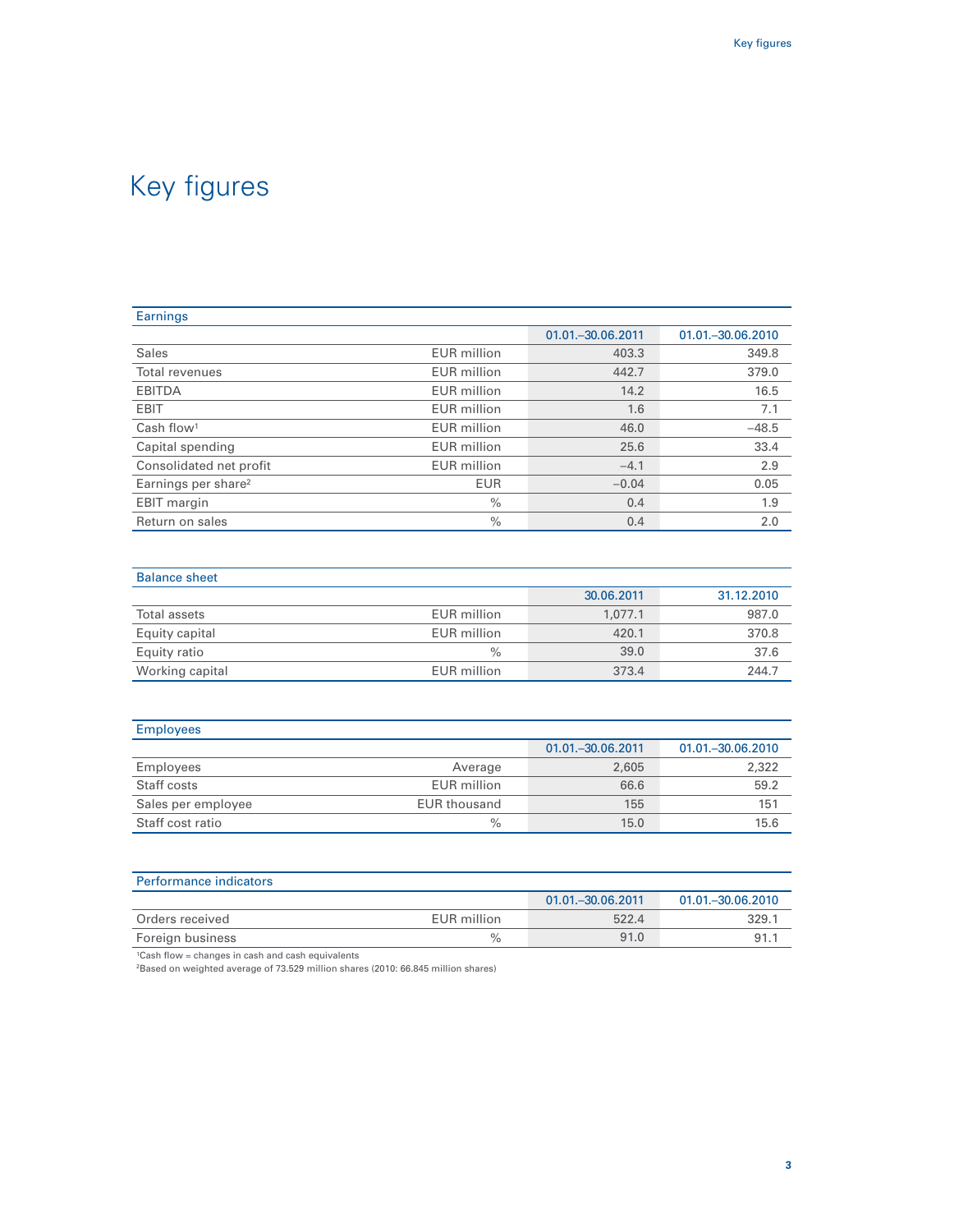# Dear shareholders and business associates.

The decisive changes in German energy policy have resulted in the broad public optimism concerning the outlook for producers of wind power systems. Indeed, Berlin has made many landmark decisions which will be capable of unleashing new growth potential in the medium term and heightening Germany's appeal as a market once more. For this reason, we have reinforced our activities in our domestic market. By the same token, Germany is only one market out of many which want to and, indeed must, make greater use of "clean" electricity.

In actual fact, demand picked up again substantially in the first half of 2011. This applies to the wind power industry in general and our Company in particular. Whereas new business across the sector as a whole was up around 11%, order receipts at Nordex rose by an above-average 59 %. The main driving force behind this performance was the 2.5 MW series, whose efficiency has been additionally enhanced and which met with strong demand in Europe. The only hair in the soup is that it will not be possible to commence work on all these new orders this year. Accordingly, our forecast is unchanged: we expect stable sales of around EUR 1 billion in tandem with a substantial improvement in new business.

However, what is far more decisive is that wind power is a growth market which is still attracting new competitors and triggering spending on production capacity in new markets. The upshot of this is that surplus capacity and the strain which this causes are still growing and exerting pressure on sell-side prices. We had not yet expected this the beginning of the year.

We will be addressing this intensified competition by adopting two comprehensive plans of action. For one thing, we are now also trimming our structural costs in view of the fact that cuts in the cost of materials are no longer sufficient to avert the effects of the current strain on earnings. In addition, we are exploring our options of forging strategic alliances in individual business areas in the future to render them more potent. This particularly concerns the regional company in Asia and the offshore activities.

In this way, we will be able to position Nordex as a strong international brand without needing to operate as a fully integrated group in each sub-market, thus ultimately avoiding the necessity of spreading our structures excessively. Our goal must continue to be to strengthen the Company's profitability.

I personally will be doing everything I possibly can to implement the necessary measures in the short term together with Nordex's management and all other employees. Following preliminary talks with potential partners, I am confident that we will be able to announce promising alliances. This is because Nordex has an excellent reputation in the market as a developer and vendor of proven wind power systems. With this profile, the highgrowth wind power market offers us many favourable opportunities for growing our business on a sustained and profitable basis in conjunction with strong partners. At this juncture, I ask you, our shareholders and business associates, to continue accompanying and supporting us on our route. We trust that we can continue to count on your confidence.

Yours sincerely,

Thomas Richterich Chairman of the Management Board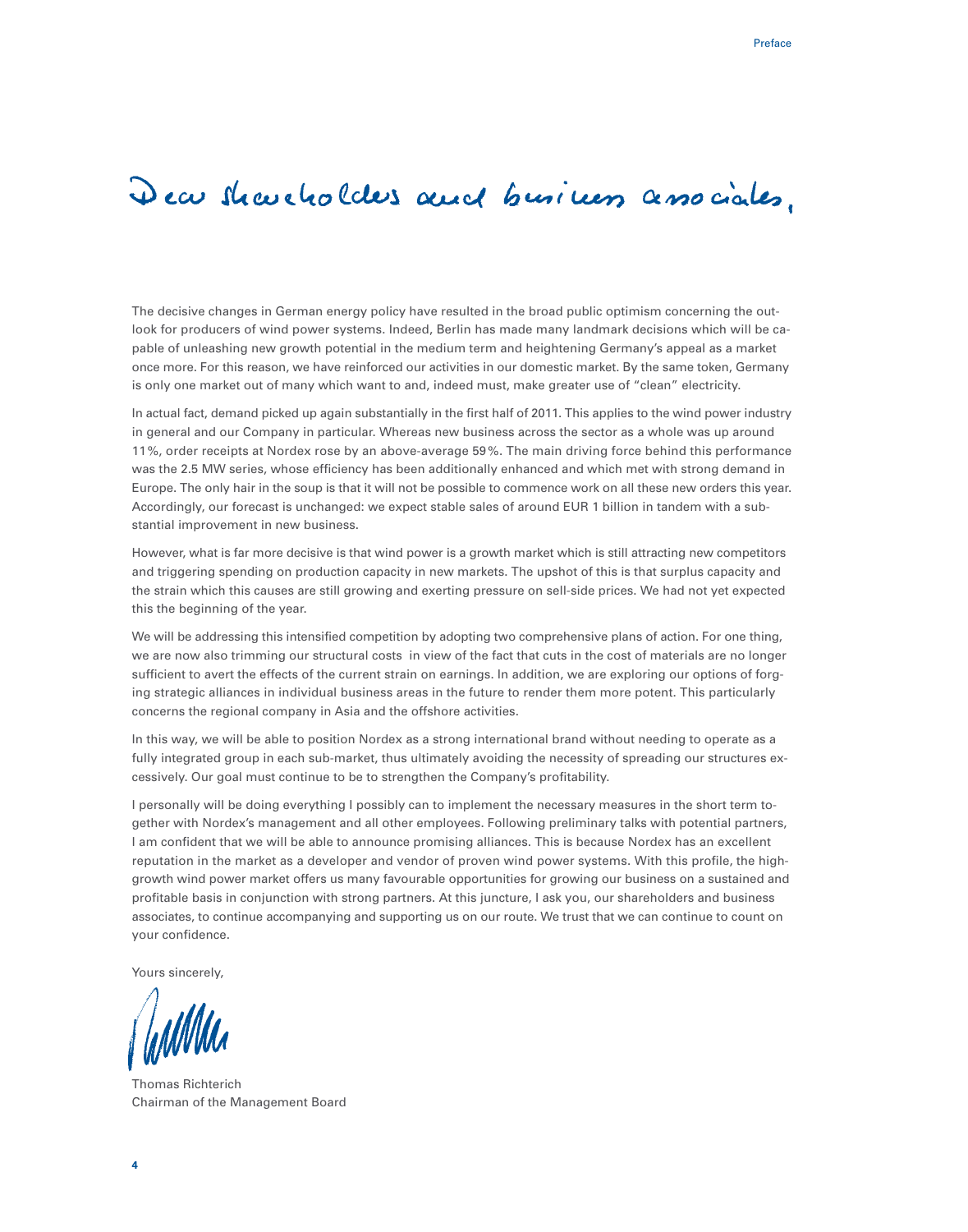# The stock

In its latest assessment of the global economy, the International Monetary Fund (IMF) has largely confirmed its April 2011 growth forecasts for 2011 (+4.3%) and 2012 (+4.5%). At the same time, it warns that the momentum of economic activity has since weakened and that downside risks have risen again. The greatest threats to the global economy are seen in the unexpected extent of weakness in the US economy and heightened volatility in the financial and capital markets in the wake of the euro-zone debt crisis.

Despite the numerous negative determinants, global equities indices predominantly held steady or climbed on balance. On 30 June 2011, the DAX, the German blue chip benchmark index, closed at 7,376 points, i.e. up 6.7% on the final day of trading in 2010. The TecDax, Deutsche Börse's technology stock index, reached

894 points at the end of the first half of the year, up 5.1% on the end of 2010. The RENIXX, the global equities index for the renewable energies sector, failed to repeat the strong performance which it had achieved in the first quarter of 2011 as the year proceeded and sustained considerable losses. It closed the period under review at 475 points, thus retreating by 10.4%.

During the period under review, Nordex SE stock performed well on balance, reaching a high for the first half of 2011 of EUR 9.37 on 28 March and a low of EUR 5.36 on 27 January. On 30 June 2011, Nordex stock closed at EUR 6.21, up roughly 13% on the last day of trading in 2010. Average daily trading volumes on the Xetra electronic trading platform came to around 800,000 shares in the first half of 2011, up roughly 60% on the full-year average for 2010.

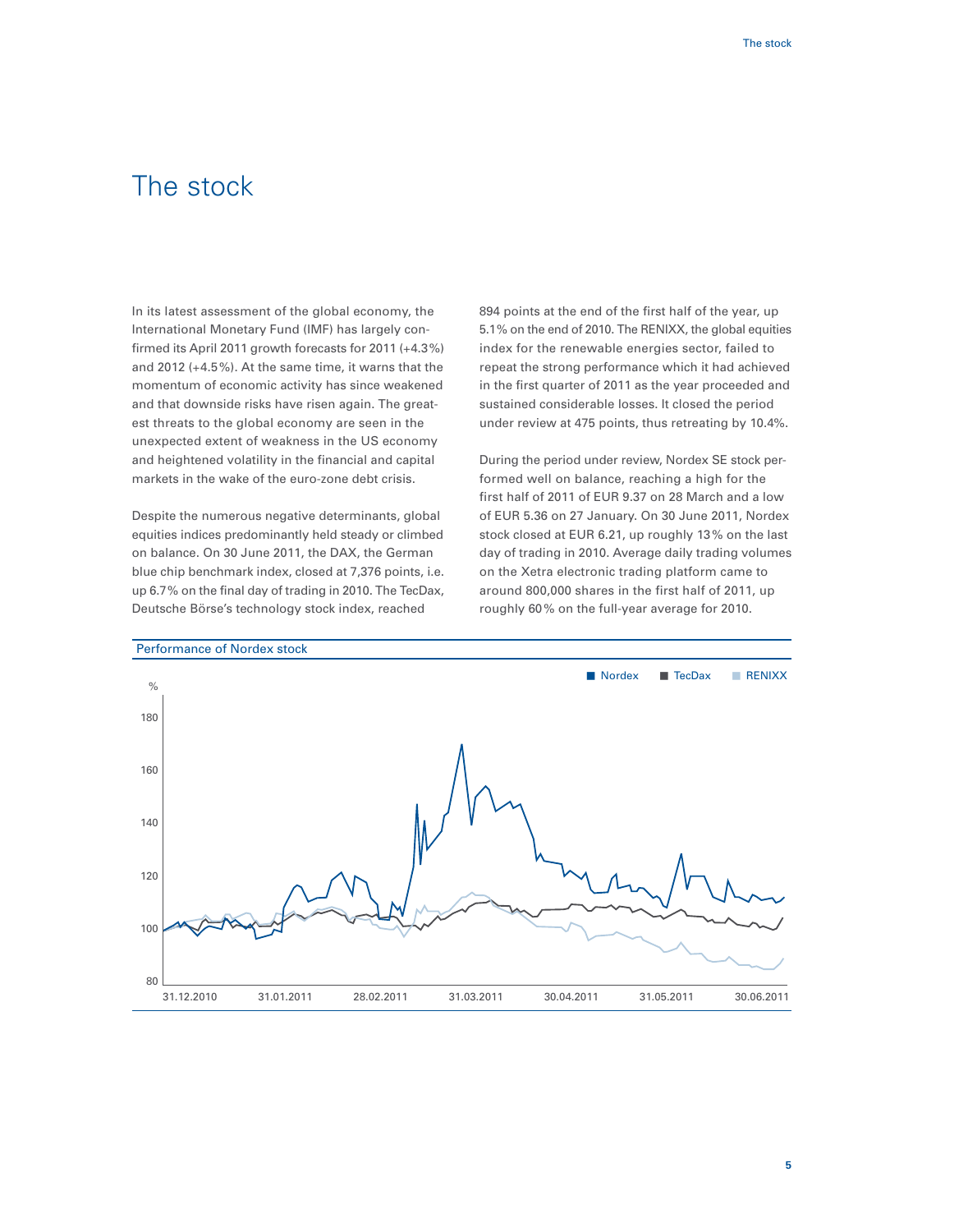In the first half of 2011, the Company attended various capital market conferences attracting international audiences and also organised roadshows. In addition, it reported on its recent performance at a press and analyst conference held in Frankfurt am Main on 28 March 2011.

Ongoing coverage by some 20 research institutes at the moment ensures that Nordex SE's business performance remains transparent. Information on Nordex stock as well as news, reports and presentations on the Company are available from the Investor Relations section of the Nordex Group's website at www.nordex-online.com/de/investor-relations.

On 29 March 2011, Nordex SE increased its capital by issuing 6,684,499 new bearer shares on a cash basis. As a result, the Company's share capital increased from EUR 66,845,000 to EUR 73,529,499 subject to the exclusion of shareholders' pre-emptive subscription rights. The new shares were placed with institutional investors at a price of EUR 8.40 per share at the conclusion of an accelerated bookbuilding process. In the course of the transaction, principal shareholder SKion/momentum capital received an allocation of 900,000 shares and therefore held 23.95% of Nordex SE's share capital as of the end of the period under review. The equity issue was oversubscribed multiple times.

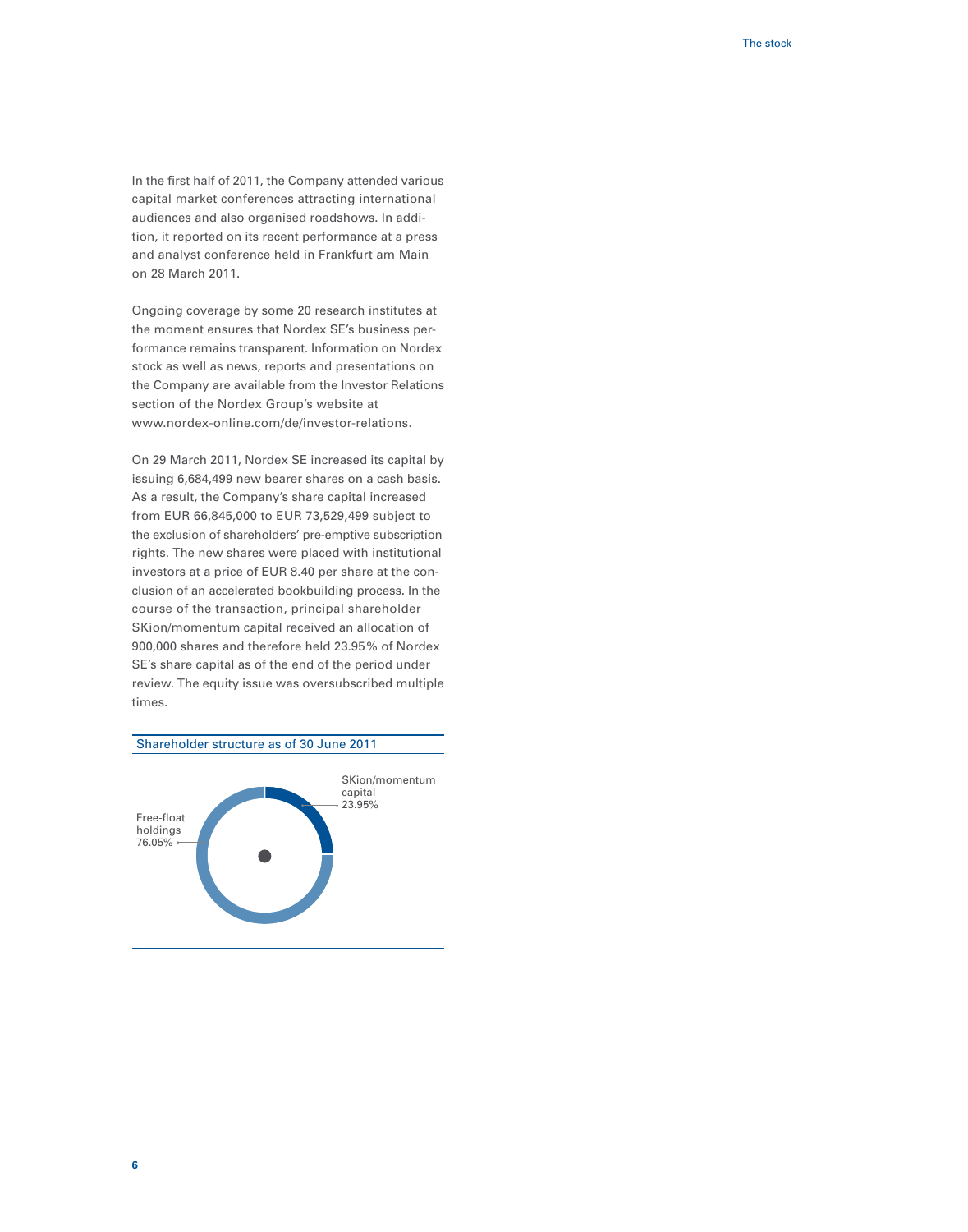#### 7 Business performance

- 8 Results of operations and earnings
- 8 Financial condition and net assets
- 9 Capital spending
- 9 Research and development
- 9 Employees
- 9 Risks and
- opportunities
- 10 Outlook
- 10 Events after the conclusion of the period under review

# Interim Group management report for the first half of 2011

### **Economic conditions**

Whereas the global economy had been expanding at an annualised rate of 4.3% in the first quarter of 2011 according to the IMF (International Monetary Fund), numerous developed economies in particular lost momentum in the second quarter. Gross domestic product grew by only 0.2% in the United Kingdom and by 1.3% in the United States. By contrast, the Chinese economy expanded by 9.5%, only marginally lower than in the first quarter. Experts consider the greatest risks presently facing the global economy to include the currently anaemic US economy, austerity measures in connection with the consolidation of US public-sector budgets and resurgent uncertainty in the financial and capital markets in the wake of the euro-zone debt crisis. Given the sustained high rate of growth in emerging markets and developing countries, however, the IMF forecasts full-year global growth of 4.3% for 2011 in spite of this. In fact, it has raised its growth forecast for Germany by a further 0.7 percentage points to 3.2%.

During the period under review, the euro appreciated against the US dollar by 8.2%, rising from USD 1.34 to USD 1.45 per euro. Although on balance the price of gas in the United States (Henry Hub) fell from USD 4.54 per MMBtu (million British Thermal Units) at the beginning of 2011 to USD 4.38 per MMBtu at the end of June 2011, it experienced heavy fluctuation in the period under review, exceeding the USD 4.80 mark at times in June. At the same time, demand for electricity sagged due to the still weak US economy. All told, this resulted in a low electricity price of around EUR 30 per MWh, equivalent to half the figure recorded in mid-2008. This is reflected in the prices of the newly negotiated electricity supply contracts for US wind farms. According to Bloomberg New Energy Finance, these have dropped from 7.4 US cents in 2010 to 4.4 US cents. Although there are signs of a small improvement in 2011, no fundamental turnaround has yet emerged. In the same period of time, electricity prices in Central Europe only fell from EUR 80 to just under EUR 60 per MWh.

The German Federal Mechanical Engineering Association (VDMA) reports that the German mechanical and plant engineering industry has continued to grow moderately, with order receipts in May 2011 up a real 14% on the same period of the previous year and domestic business expanding by 5% and foreign business by 18%.

According to Danish consulting and research company MAKE Consulting, order receipts in the wind power industry climbed by a total of around 11% in the first half of 2011, driven in particular by heightened ordering activity in America and Asia. The internationally renowned analysis and consulting company IHS Emerging Energy Research writes that around 14.5 GW of new wind power capacity was installed worldwide in the period under review, an increase of around 46% over the previous year.

However, producers have continued to invest in new production facilities despite the existing surplus capacity. This is particularly the case in new markets and growth regions in which governments have created strong incentives for local production. This has additionally stoked competition and resulted in a further decline in turbine prices. Thus, the turbine price index calculated by Bloomberg New Energy Finance has dropped by around 20% since 2009, with the greatest declines measured in China and the United States. Large projects are also exposed to heightened price pressure.

#### **Business performance**

The volume of new firmly financed contracts received in the first half of 2011 was up on the same period in the previous year. At EUR 522.4 million, new business exceeded the previous year's figure of EUR 329.1 million by 59%. Of this, European projects accounted for 88%, US business 8% and the Asian market 4%.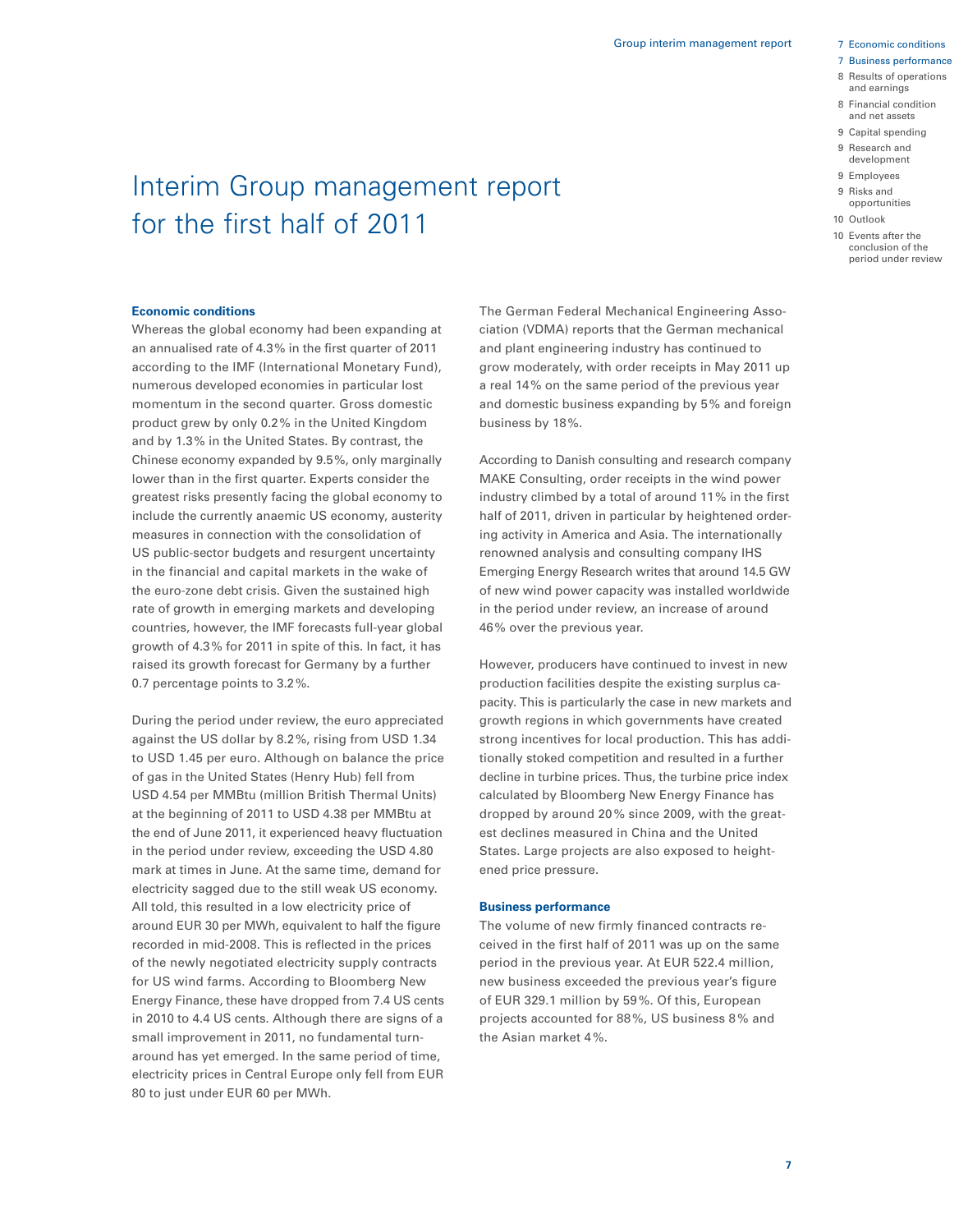- 
- 7 Business performance
- 8 Results of operations and earnings
- 8 Financial condition and net assets
- 9 Capital spending
- 9 Research and
- development
- 9 Employees
- 9 Risks and opportunities
- 10 Outlook
- 10 Events after the conclusion of the period under review

Nordex's consolidated sales came to EUR 403.3 million in the period under review (previous year: EUR 349.8 million), translating into an increase of around 15%. This top-line growth was chiefly underpinned by strong American business. Whereas sales in Europe and Asia remained more or less steady at the previous year's level in absolute terms, business in America expanded by 140.2%. Reflecting this, the relative share of American business in total sales widened from 12% to 25% in the period under review, while the proportion of European business shrank from 85% to 72%, with the share of Asian business remaining steady at 3%.

Service business accounted for around 11% of consolidated sales. The share of exports remained unchanged at around 91%.

| Turbine engineering sales by region      |    |    |  |  |  |
|------------------------------------------|----|----|--|--|--|
| H1/2011<br>H1/2010<br>%<br>$\frac{9}{6}$ |    |    |  |  |  |
| Europe                                   | 72 | 85 |  |  |  |
| America                                  | 25 | 12 |  |  |  |
| Asia                                     | 3  |    |  |  |  |

Changes in inventories and other own work capitalised increased by 35.1% over the year-ago period to EUR 39.4 million, while total revenues climbed by 16.8% from EUR 379.0 million to EUR 442.7 million.

Turbine production output expanded by 5.8% to 409.5 MW (first half of 2010: 387.0 MW), while rotor blade production came to 127 MW, i.e. roughly 16% down on the previous year. In the first half of 2011, Nordex installed new capacity of 410 MW (previous year: 368 MW) for its worldwide customers.

| <b>Production output</b> |                      |                      |  |  |
|--------------------------|----------------------|----------------------|--|--|
|                          | H1/2011<br><b>MW</b> | H1/2010<br><b>MW</b> |  |  |
| Turbine assembly         | 409.5                | 387.0                |  |  |
| of which United States   | 107.5                |                      |  |  |
| of which China           | 49.5                 | 58.5                 |  |  |
| Rotor blade production   | 126.8                | 151.5                |  |  |
| of which China           | 36.0                 | 42.5                 |  |  |

For the first time since the first half of 2008, firmly financed contracts rose again, coming to EUR 580.6 million (31 December 2010: EUR 411 million), accompanied by a substantially positive book-to-bill ratio

of 1.3. As of the balance sheet date, Nordex had secured further orders worth EUR 1,489 million. These are contingent delivery or master contracts which have not yet satisfied all conditions for immediate execution.

### **Results of operations and earnings**

At 28.0% in the period under review (first half of 2010: 28.5%), the gross margin remained at a high level. On the other hand, staff costs rose by 12.5% to EUR 66.6 million as a result of the recruitment of 310 additional employees. Other operating expenses net of other operating income increased by EUR 11.0 million over the previous year to EUR 43.2 million. At the same time, amortisation and depreciation rose by EUR 3.3 million.

As a result of the 21.4% increase in structural costs, earnings before interest and taxes (EBIT) fell from EUR 7.1 million in the first half of 2010 to EUR 1.6 million in the first half of 2011.

The Nordex Group sustained a net loss of EUR 4.1 million due to net finance expense of EUR 7.4 million.

### **Financial condition and net assets**

On 29 March 2011, Nordex SE increased its share capital by issuing new shares on a cash basis at a price of EUR 8.40 each. As a result, its share capital was increased by EUR 6,684,499, divided into 6,684,499 new bearer shares accounting for a notional proportion of one euro each in the Company's share capital. On 12 April 2011, Nordex SE additionally issued a bond (German securities code number A1H3DX) with a total volume of EUR 150 million and an annual coupon of 6.375% maturing in April 2016.

As of 30 June 2011, the Nordex Group had an equity ratio of 39.0% (31 December 2010: 37.6%). Total assets were up 9.1%, rising from EUR 987.0 million at the end of 2010 to EUR 1,077.1 million due to the corporate actions executed. In this connection, cash and cash equivalents climbed by 30.5% to EUR 184.2 million (31 December 2010: EUR 141.1 million). Inventories increased from EUR 279.0 million to EUR 309.5 million in the period under review in preparation of the expected recovery in business in the second half of the year. Whereas trade receivables and future receivables from construction contracts dropped by EUR 13.2 million, trade payables declined by EUR 44.6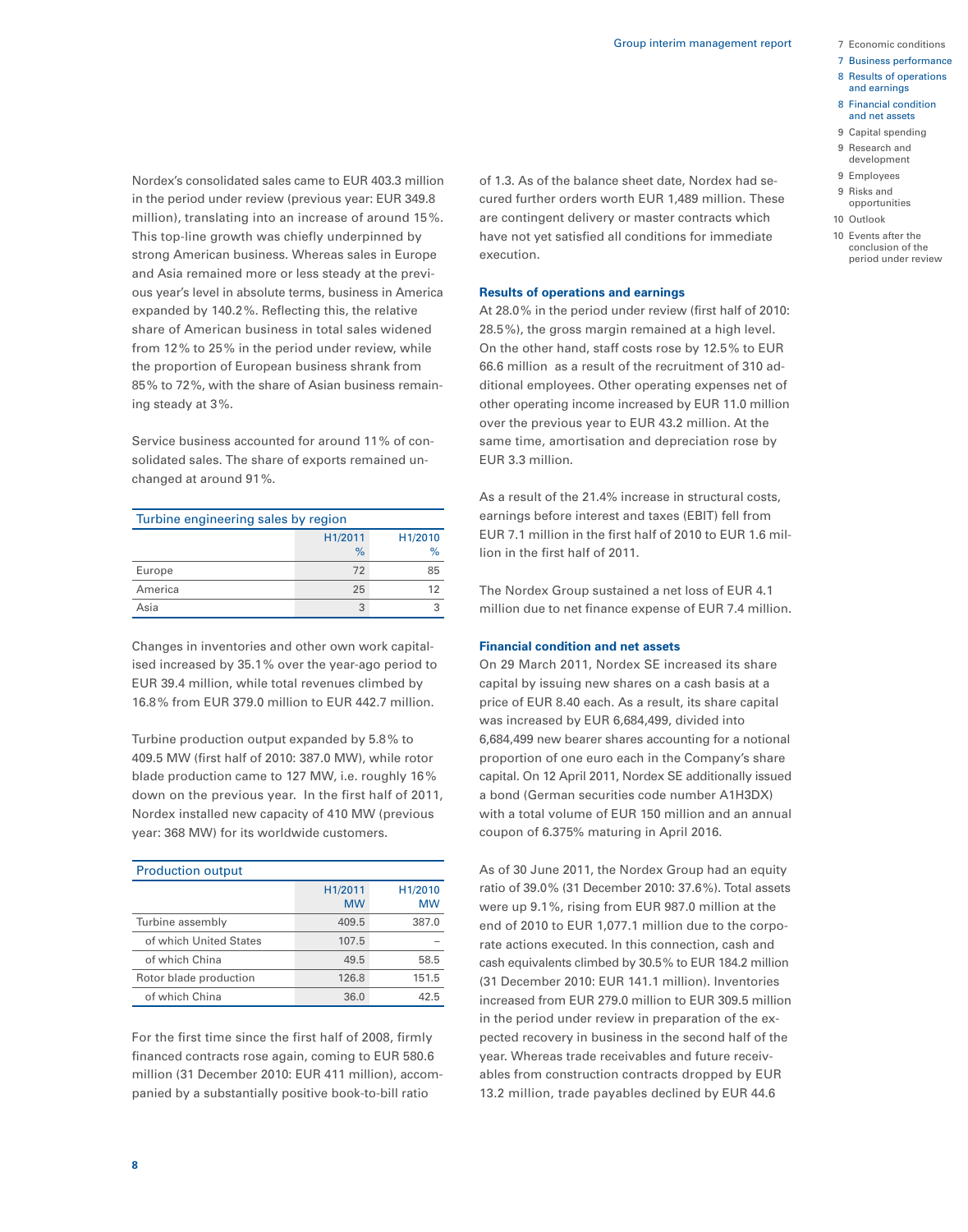- 
- 7 Business performance
- 8 Results of operations and earnings
- 8 Financial condition and net assets
- 9 Capital spending
- 9 Research and
- development
- 9 Employees
- 9 Risks and opportunities
- 10 Outlook
- 10 Events after the conclusion of the period under review

million or 25.1% from EUR 177.7 million to EUR 133.1 million. This was materially responsible for the increase in working capital from EUR 244.7 million to EUR 373.4 million.

In the period under review, the Group sustained a net cash outflow from operating activities of EUR 122.4 million (first half of 2010: net cash outflow of EUR 19.3 million). This was due to the decline in trade payables as well as a drop in prepayments received in connection with work performed on orders.

## **Capital spending**

Capital spending on property, plant and equipment and intangible assets came to EUR 25.6 million in the period under review (first half of 2010: EUR 33.4 million). Specifically, approx. EUR 11.1 million was spent on property, plant and equipment, such as new moulds for rotor blade production and other tooling.

A further sum of EUR 12.8 million was spent on intangible assets, of which EUR 11.8 million was accounted for by capitalised development expense (first half of 2010: EUR 8.8 million).

# **Research and development**

With the establishment of Nordex Advanced Development (NAD), Nordex supplemented its engineering structures, which had been realigned in July 2010. Nordex Advanced Development is responsible for analysing promising future technologies and preparing them for product development at Nordex. During the period under review, a solid basis was created for NAD with the acquisition of a product development company.

In the period under review, Nordex's research and development activities continued to concentrate on onshore and offshore platforms and the development of new systems.

The N117 is the new weak-wind turbine in the Nordex onshore range. With a rotor swept area output of 4,480 qm/MW, the N117 is being developed specifically for IEC 3 locations. The basis of the new Nordex turbine is the proven Gamma Generation. The N117 is also characterised by low noise emission levels of a maximum of 105 db. This weak-wind turbine is scheduled to go into series production in mid-2012, with a prototype planned for assembly at the end of 2011.

A further main activity concerned the development of the new wind power system in the 6 MW class. Known as the Nordex N150/6000, it is being engineered specially for offshore use. During the period under review, development activities concentrated on the configuration of the individual systems.

Engineering is working steadily on improving the existing turbine generations, allowing Nordex wind power systems to achieve good yields even in difficult locations.

Thus, Nordex has developed a proprietary solution allowing wind turbines to be assembled in areas close to radars. This system substantially reduces disruption to radar systems. A prototype featuring this technology was built in France.

A further new development is the Nordex de-icing system, which has been specially designed for rotor blades. Turbines operating in areas with a heightened risk of ice formation can be fitted with this system. In addition, a cold climate version (CCV) of the Gamma Generation is being developed for extremely cold sites.

## **Employees**

As of the balance sheet date, the Nordex Group had 2,667 employees, an increase of 13.2 % over the previous year (30 June 2010: 2,357). New recruiting chiefly concentrated on Service, Production and Engineering departments. At the level of the national companies, Germany, the United States and Turkey accounted for the greatest proportion of new recruiting in absolute figures. At the end of the period under review, around 78% of Nordex's employees were based in Europe (30 June 2010: 79%), 14% in Asia (30 June 2010: 17%) and around 8% in the United States (30 June 2010: 4%).

### **Risks and opportunities**

Contrary to the Company's expectations the pressure on the sell-side prices of wind turbines triggered by surplus production capacity did not ease in the first half of 2011 and thus continued to exert pressure on margins. The Group is reacting to this by heightening its cost-cutting efforts. In the period under review, there were no material changes in the risks to the Group's expected performance described in detail in the Nordex SE annual report for 2010.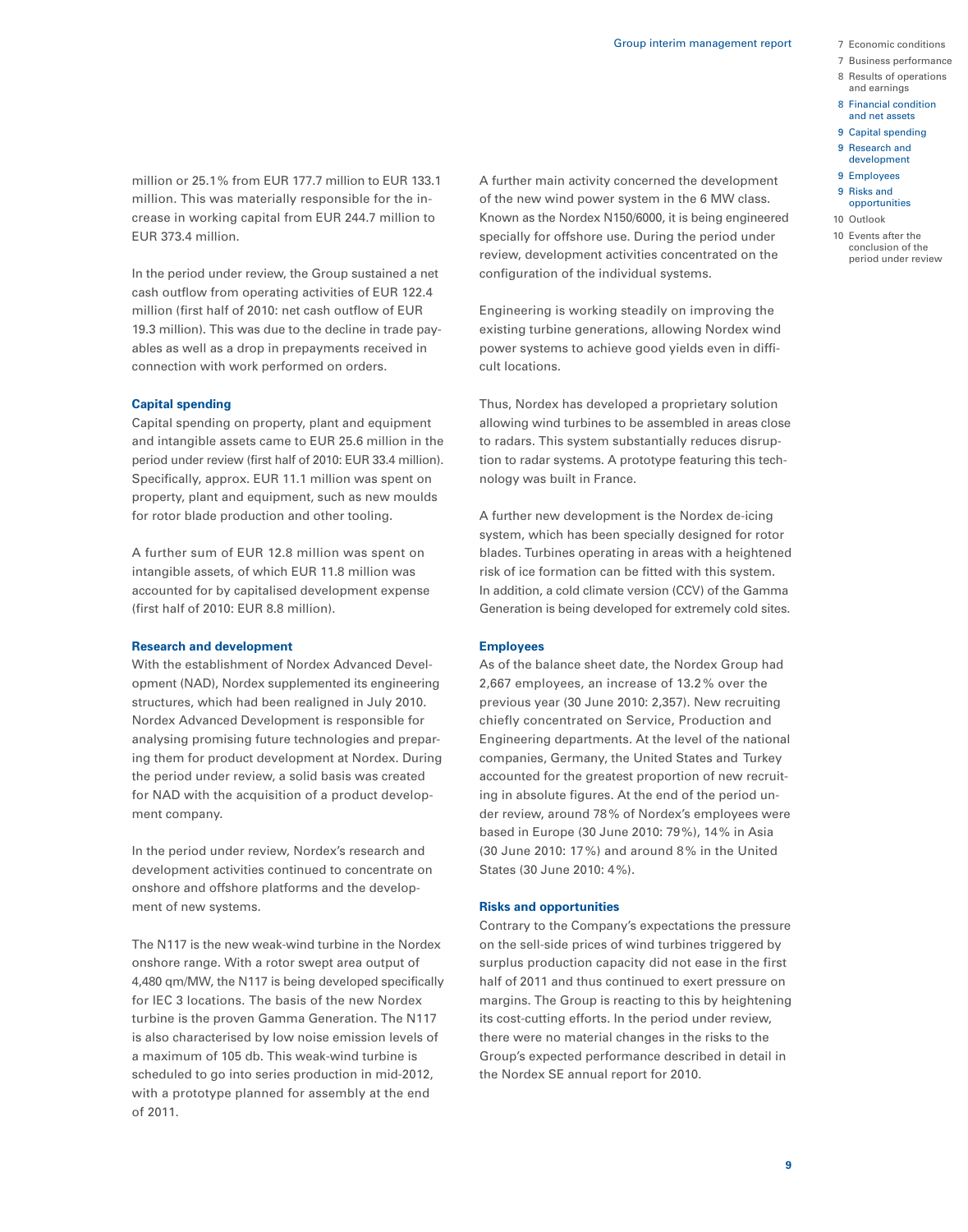- 
- 7 Business performance
- 8 Results of operations and earnings
- 8 Financial condition
- and net assets 9 Capital spending 9 Research and

 development 9 Employees 9 Risks and opportunities 10 Outlook 10 Events after the conclusion of the period under review

There are no risks to the Group's going-concern status. Nor are any discernible at the moment.

#### **Outlook**

In its latest forecast, the International Monetary Fund (IMF) expects the global economy to expand by 4.3% in 2011, with this momentum to be materially underpinned by emerging and developing markets. Whereas real gross domestic product should widen on average by 2.2% in the industrialised nations in 2011, a figure of 6.6% is being forecast for the emerging markets. However, experts assume that the weak US economy, the euro debt crisis and inadequate consolidation of public-sector budgets in the industrialised nations could exert a drag on the continuing recovery of the global economy.

The German Federal Mechanical Engineering Association (VDMA) expects sector-wide production volumes to widen by around 14% year on year in Germany in 2011. In addition to traditionally strong foreign business, output will increasingly also be fuelled by domestic demand.

Danish consulting company MAKE Consulting forecasts growth of around 17% in the wind power sector in 2011. This expansion will be particularly spurred by growth in Asia of an estimated 20%.

Nordex expects a substantial recovery in order intake in 2011 and is seeking to increase the total volume of new projects by 20% to around EUR 1 billion.

Working capital is expected to drop substantially in the second half of the year as a result of the expected final invoicing of a number of large-scale projects. Cash flow from operating activities will improve in the second half of the year, with a small or neutral net cash outflow expected for the year as a whole.

Firmly financed orders increased from EUR 411 million on 31 December 2010 to EUR 580.6 million as of 30 June 2011. Work on a large part of these will be able to commence this year. Accordingly, the sales forecast for this year of roughly EUR 1 billion is largely secure thanks to the sales already generated, the fixed orders received and partial completion of the new orders still expected.

However, given the persistent pressure on sell-side turbine prices, the Company considers it necessary to cut further costs. After initially responding to this competitive pressure by establishing a multi-year cost-cutting programme as well as implementing efficiency-boosting measures, it will now be introducing additional measures targeted at its structural costs. These costs are to be lowered by around EUR 50 million in the light of medium-term growth potential. These actions adopted by the Management Board are still subject to approval by the Supervisory Board (hearing and deliberation rights), which should, however, be forthcoming in the next few weeks, upon which they will be duly implemented. In addition, Nordex is now exploring options of forging strategic alliances in individual business areas in the future to render them more potent. This particularly concerns the regional company in Asia and the offshore activities.

Management now assumes that it will no longer be possible to achieve an EBIT margin of 4.0% as in the previous year. Against the backdrop of intensive competition, the Management Board now expects to be able to report small earnings before interest, taxes and exceptionals. In 2012, an improvement of the EBIT margin is to be achieved in tandem with a slight increase in sales.

## **Events after the conclusion of the period under review**

On 22 July 2011, Nordex announced that its Chief Executive Officer Thomas Richterich would not be renewing his contract again when it expires on 30 June 2012 and would thus be leaving the Nordex Management Board for personal reasons after ten years.

On 25 July 2011, Nordex UK announced that it had been awarded a contract for the delivery of 21 N90/2500 wind turbines (52.5 MW), which are to be assembled from August 2012 at the "Baillie" wind farm in Scotland for a joint venture in which the Norwegian utility Statkraft holds a majority share.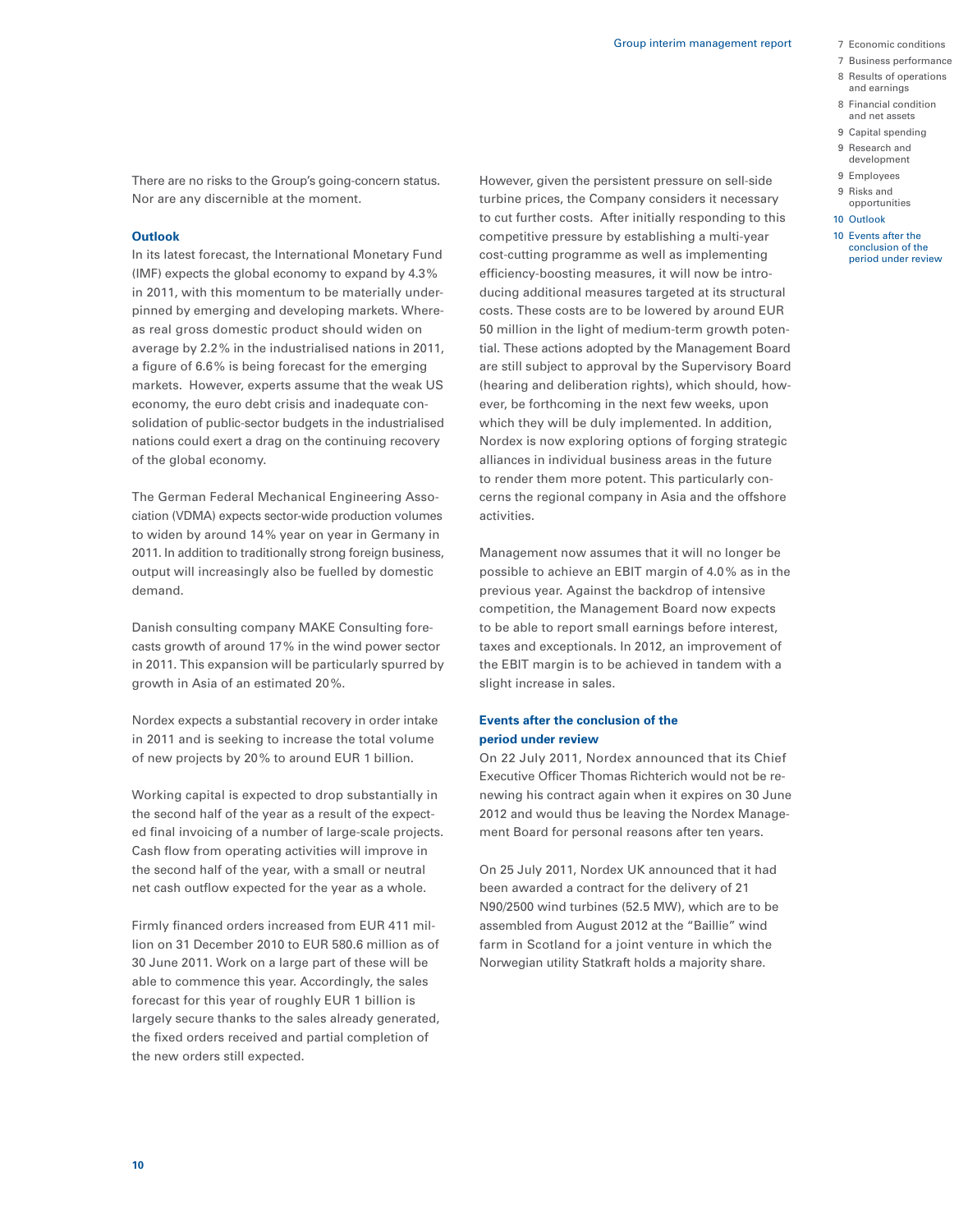# Consolidated balance sheet

as of 30 June 2011

| <b>Assets</b>                            | 30.06.2011          | 31.12.2010          |
|------------------------------------------|---------------------|---------------------|
|                                          | <b>EUR thousand</b> | <b>EUR thousand</b> |
| Cash and cash equivalents                | 184,161             | 141,050             |
| Trade receivables and future receivables |                     |                     |
| from construction contracts              | 256,313             | 269,495             |
| Inventories                              | 309,519             | 278,996             |
| Other current financial assets           | 20,835              | 12,066              |
| Other current non-financial assets       | 45,030              | 42,367              |
| <b>Current assets</b>                    | 815,858             | 743,974             |
| Property, plant and equipment            | 132,405             | 132,126             |
| Goodwill                                 | 11,562              | 9,960               |
| Capitalised development costs            | 56,668              | 48,636              |
| Other intangible assets                  | 6,053               | 7,125               |
| Non-current financial assets             | 5,669               | 5,706               |
| Investments in associates                | 5,425               | 5,539               |
| Other non-current financial assets       | 2,256               | 1,015               |
| Other non-current non-financial assets   | 36                  | 9                   |
| Deferred income tax assets               | 41,132              | 32,891              |
| Non-current assets                       | 261,206             | 243,007             |
| <b>Assets</b>                            | 1,077,064           | 986,981             |

| <b>Equity and liabilities</b>                             | 30.06.2011          | 31.12.2010          |
|-----------------------------------------------------------|---------------------|---------------------|
|                                                           | <b>EUR thousand</b> | <b>EUR thousand</b> |
| Current bank borrowings                                   | 70,248              | 30,309              |
| Trade payables                                            | 133,114             | 177,672             |
| Income tax liabilities                                    | 3,976               | 4,188               |
| Other current provisions                                  | 42,724              | 54,762              |
| Other current financial liabilities                       | 10,867              | 16,211              |
| Other current non-financial liabilities                   | 155,869             | 193,608             |
| <b>Current liabilities</b>                                | 416,798             | 476,750             |
| Non-current bank borrowings                               | 39,564              | 86,423              |
| Pensions and similar obligations                          | 775                 | 758                 |
| Other non-current provisions                              | 20,378              | 25,005              |
| Other non-current financial liabilities                   | 161,985             | 14,329              |
| Other non-current non-financial liabilities               | 13                  | 270                 |
| Deferred income tax liabilities                           | 17,412              | 12,611              |
| <b>Non-current liabilities</b>                            | 240,127             | 139,396             |
| Subscribed capital                                        | 73,529              | 66,845              |
| Share premium                                             | 206,119             | 158,080             |
| Other retained earnings                                   | 43,925              | 30,997              |
| Cash flow hedge (interest-rate swap)                      | 0                   | $-502$              |
| Other equity components                                   | $-10,530$           | $-10,530$           |
| Foreign-currency equalisation item                        | 2,281               | 4,332               |
| Consolidated profit carried forward                       | 105,921             | 97,974              |
| Consolidated net profit/loss                              | $-3,194$            | 20,875              |
| Equity attributable to the parent company's equityholders | 418,051             | 368,071             |
| Non-controlling interests                                 | 2,088               | 2,764               |
| Equity                                                    | 420,139             | 370,835             |
| <b>Equity and liabilities</b>                             | 1,077,064           | 986,981             |

11 Consolidated balance sheet

- 12 Consolidated income statement
- 12 Consolidated state ment of comprehensive income
- 13 Consolidated cash flow statement
- 14 Consolidated statement of changes in equity
- 16 Notes on the consolidated interim financial statements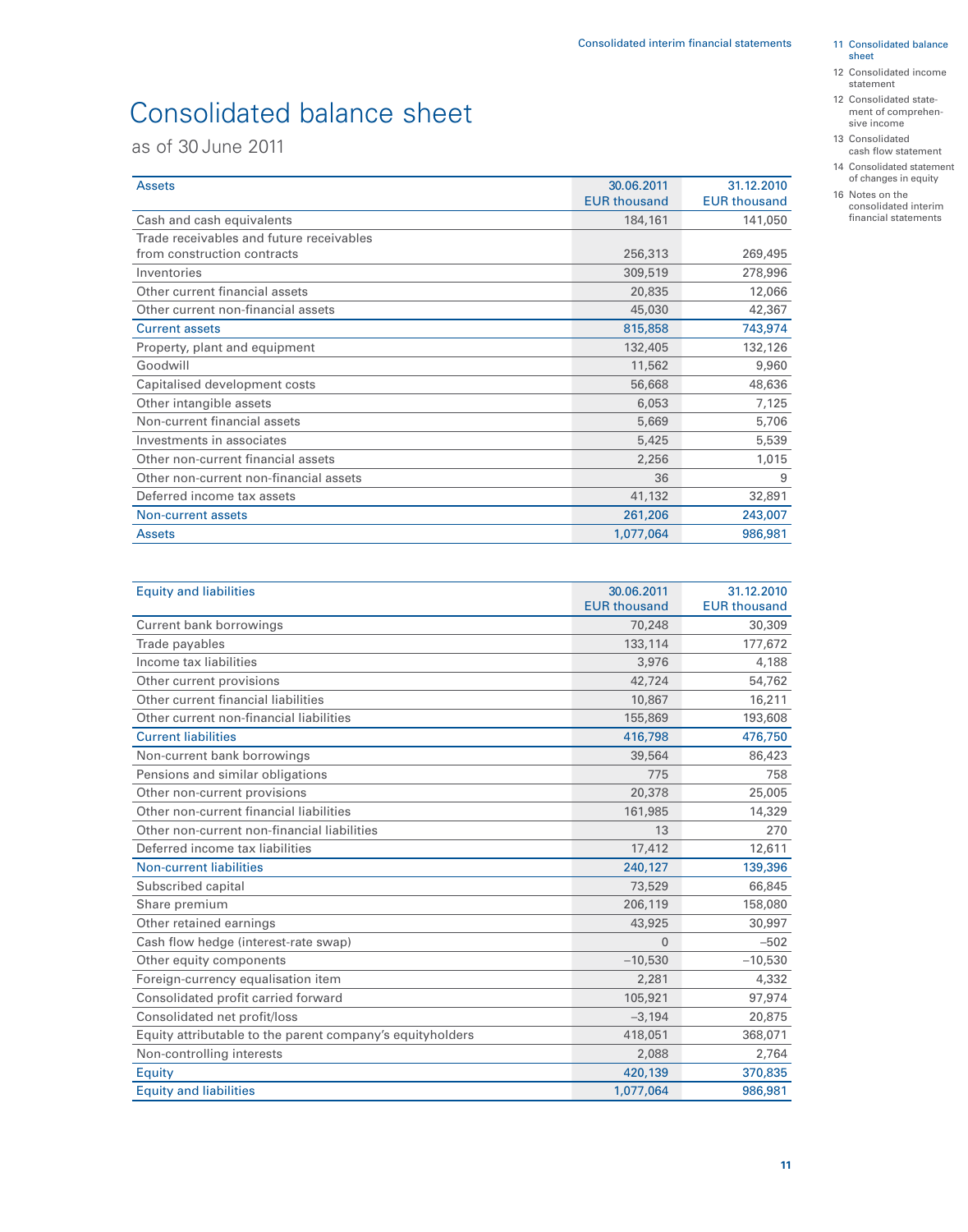- 12 Consolidated income statement
- 12 Consolidated state ment of comprehen sive income
- 13 Consolidated cash flow statement
	- 14 Consolidated statement of changes in equity
	- 16 Notes on the consolidated interim financial statements

# Consolidated income statement

for the period from 1 January to 30 June 2011

|                                           | $01.01 -$           | $01.01 -$           | $01.04 -$           | $01.04 -$           |
|-------------------------------------------|---------------------|---------------------|---------------------|---------------------|
|                                           | 30.06.2011          | 30.06.2010          | 30.06.2011          | 30.06.2010          |
|                                           | <b>EUR thousand</b> | <b>EUR thousand</b> | <b>EUR thousand</b> | <b>EUR thousand</b> |
| <b>Sales</b>                              | 403,276             | 349,813             | 220,139             | 199,284             |
| Changes in inventories and other own      |                     |                     |                     |                     |
| work capitalised                          | 39,396              | 29,159              | 30,266              | 9,337               |
| <b>Total revenues</b>                     | 442,672             | 378,972             | 250,405             | 208,621             |
| Other operating income                    | 7,963               | 10,385              | 3,483               | 5,696               |
| Cost of materials                         | $-318,670$          | $-271,069$          | $-180,572$          | $-147,682$          |
| Staff costs                               | $-66,588$           | $-59,223$           | $-33,939$           | $-30,546$           |
| Depreciation/amortisation                 | $-12,679$           | $-9,383$            | $-6,574$            | $-4,878$            |
| Other operating expenses                  | $-51,139$           | $-42,594$           | $-31,645$           | $-24,493$           |
| Earnings before interest and taxes (EBIT) | 1,559               | 7,088               | 1,158               | 6,718               |
| Income from investments in associates     | $\Omega$            | 2,154               | $\Omega$            | $\mathbf{0}$        |
| Net loss from at-equity valuation         | $-114$              | 0                   | $-114$              | $\mathbf{0}$        |
| Other interest and similar income         | 885                 | 359                 | 641                 | 258                 |
| Interest and similar expenses             | $-8,157$            | $-5,386$            | $-4,859$            | $-2,718$            |
| Net finance expense                       | $-7,386$            | $-2,873$            | $-4,332$            | $-2,460$            |
| Loss from ordinary activity               | $-5,827$            | 4,215               | $-3,174$            | 4,258               |
| Income taxes                              | 1,774               | $-1,266$            | 955                 | $-1,282$            |
| <b>Consolidated loss/profit</b>           | $-4,053$            | 2,949               | $-2,219$            | 2,976               |
| Of which attributable to:                 |                     |                     |                     |                     |
| Parent company's equityholders            | $-3,194$            | 3,340               | $-1,412$            | 3,116               |
| Non-controlling interests                 | $-859$              | $-391$              | $-807$              | $-140$              |
|                                           |                     |                     |                     |                     |
| Earnings per share (in EUR)               |                     |                     |                     |                     |
| Basic*                                    | $-0,04$             | 0,05                | $-0,02$             | 0,05                |
| Diluted*                                  | $-0,04$             | 0,05                | $-0,02$             | 0,05                |

\*Based on a weighted average of 73.529 million shares (previous year 66.845 million shares)

# Consolidated statement of comprehensive income

for the period from 1 January to 30 June 2011

|                                                   | $01.01 -$           | $01.01 -$           |
|---------------------------------------------------|---------------------|---------------------|
|                                                   | 30.06.2011          | 30.06.2010          |
|                                                   | <b>EUR thousand</b> | <b>EUR thousand</b> |
| <b>Consolidated loss/profit</b>                   | $-4,053$            | 2,949               |
| Other comprehensive income                        |                     |                     |
| Foreign currency translation difference           | $-2,204$            | 917                 |
| Mark-to-market measurement of interest-rate swaps | 717                 | $-661$              |
| Deferred income taxes                             | $-215$              | 198                 |
| Consolidated comprehensive income                 | $-5,755$            | 3,403               |
| Of which attributable to:                         |                     |                     |
| Parent company's equityholders                    | $-4,743$            | 3,366               |
| Non-controlling interests                         | $-1.012$            | 37                  |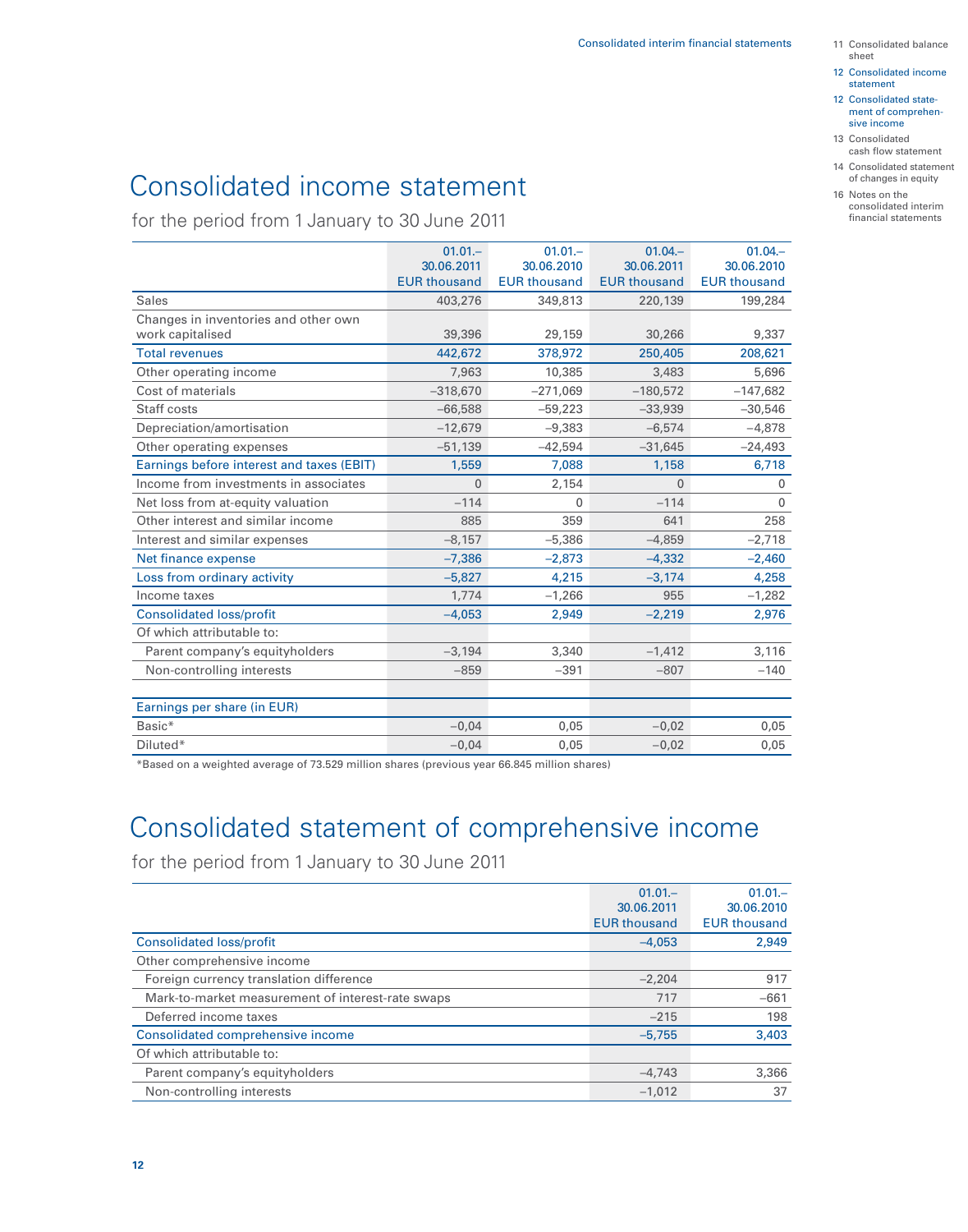- 11 Consolidated balance sheet
- 12 Consolidated income statement
- 12 Consolidated state ment of comprehensive income
- 13 Consolidated cash flow statement
- 14 Consolidated statement of changes in equity

#### 16 Notes on the consolidated interim financial statements

# Consolidated cash flow statement

for the period from 1 January to 30 June 2011

|                                  |                                                                                                                                          | $01.01 -$           | $01.01 -$           |
|----------------------------------|------------------------------------------------------------------------------------------------------------------------------------------|---------------------|---------------------|
|                                  |                                                                                                                                          | 30.06.2011          | 30.03.2010          |
|                                  |                                                                                                                                          | <b>EUR thousand</b> | <b>EUR thousand</b> |
|                                  | <b>Operating activities:</b>                                                                                                             |                     |                     |
|                                  | Consolidated loss/profit                                                                                                                 | $-4,053$            | 2,949               |
| $\begin{array}{c} + \end{array}$ | Depreciation on non-current assets                                                                                                       | 12,679              | 9,383               |
| $=$                              | Consolidated loss/profit plus depreciation                                                                                               | 8,626               | 12,332              |
|                                  | Increase in inventories                                                                                                                  | $-30,523$           | -27,763             |
| $+/-$                            | Decrease/increase in trade receivables and future receivables<br>from construction contracts                                             | 13,182              | $-8,178$            |
| $\qquad \qquad -$                | Decrease in trade payables                                                                                                               | $-48,038$           | $-3,278$            |
| $-/+$                            | Decrease/increase in prepayments received - liabilities -                                                                                | $-66,788$           | 23,242              |
| $\equiv$                         | Payments made from changes in working capital                                                                                            | $-132,167$          | $-15,977$           |
| $\overline{\phantom{0}}$         | Increase in other assets not allocated to investing<br>or financing activities                                                           | $-10,340$           | $-4,159$            |
| $\begin{array}{c} + \end{array}$ | Increase in pension provisions                                                                                                           | 16                  | $\Omega$            |
| $-/+$                            | Decrease/increase in other provisions                                                                                                    | $-16,665$           | 1,045               |
| $+/-$                            | Increase/decrease in other liabilities not allocated to investing                                                                        |                     |                     |
|                                  | or financing activities                                                                                                                  | 22,942              | $-12,633$           |
| $\begin{array}{c} + \end{array}$ | Losses from the disposal of non-current assets                                                                                           | 412                 | 1,242               |
|                                  | Other interest and similar income                                                                                                        | $-885$              | $-359$              |
| $^+$                             | Interest received                                                                                                                        | 840                 | 359                 |
| $\! + \!\!\!\!$                  | Interest and similar expenses                                                                                                            | 8,157               | 5,386               |
|                                  | Interest paid                                                                                                                            | $-4,416$            | $-5,303$            |
| $-/+$                            | Income taxes                                                                                                                             | $-1,774$            | 1,266               |
|                                  | Taxes paid                                                                                                                               | $-670$              | $-1,763$            |
| $+/-$                            | Other non-cash expenses/income                                                                                                           | 3,492               | $-736$              |
| $\equiv$                         | Payments received/made from other operating activities                                                                                   | 1,109               | $-15,655$           |
| $\equiv$                         | Cash flow from operating activities                                                                                                      | $-122,432$          | $-19,300$           |
|                                  | Investing activities:                                                                                                                    |                     |                     |
| $\qquad \qquad +$                | Payments received from the disposal of property, plant and equipment/<br>intangible assets                                               | 519                 | 69                  |
| $\overline{\phantom{0}}$         | Payments made for investments in property, plant and equipment/                                                                          |                     |                     |
|                                  | intangible assets                                                                                                                        | $-23,916$           | $-33,369$           |
| $\begin{array}{c} + \end{array}$ | Payments received from the disposal of financial assets                                                                                  | 152                 | 2                   |
|                                  | Payments made for investments in financial assets                                                                                        | $-518$              | -56                 |
| $\equiv$                         | Cash flow from investing activities                                                                                                      | $-23,763$           | $-33,354$           |
|                                  | <b>Financing activities:</b>                                                                                                             |                     |                     |
| $^{+}$                           | Payments received from equity issues                                                                                                     | 53,279              | 0                   |
| $\begin{array}{c} + \end{array}$ | Bank loans raised                                                                                                                        | 42,854              | 7,110               |
| $\qquad \qquad -$                | Bank loans repaid                                                                                                                        | $-51,359$           | $-3,000$            |
| $\begin{array}{c} + \end{array}$ | Payments received from the issue of bonds                                                                                                | 147,412             | 0                   |
| $\equiv$                         | Cash flow from financing activities                                                                                                      | 192,186             | 4,110               |
|                                  | Cash change in cash and cash equivalents                                                                                                 | 45,991              | $-48,544$           |
| $\begin{array}{c} + \end{array}$ | Cash and cash equivalents at the beginning of the period                                                                                 | 141,050             | 159,886             |
| $\! + \!\!\!\!$                  | Changes due to additions to companies consolidated                                                                                       | 25                  | 0                   |
| $-/+$                            | Exchange rate-induced change in cash and cash equivalents                                                                                | $-2,905$            | 1,858               |
| $=$                              | Cash and cash equivalents at the end of the period (cash and cash<br>equivalents as shown on the face of the consolidated balance sheet) | 184,161             | 113,200             |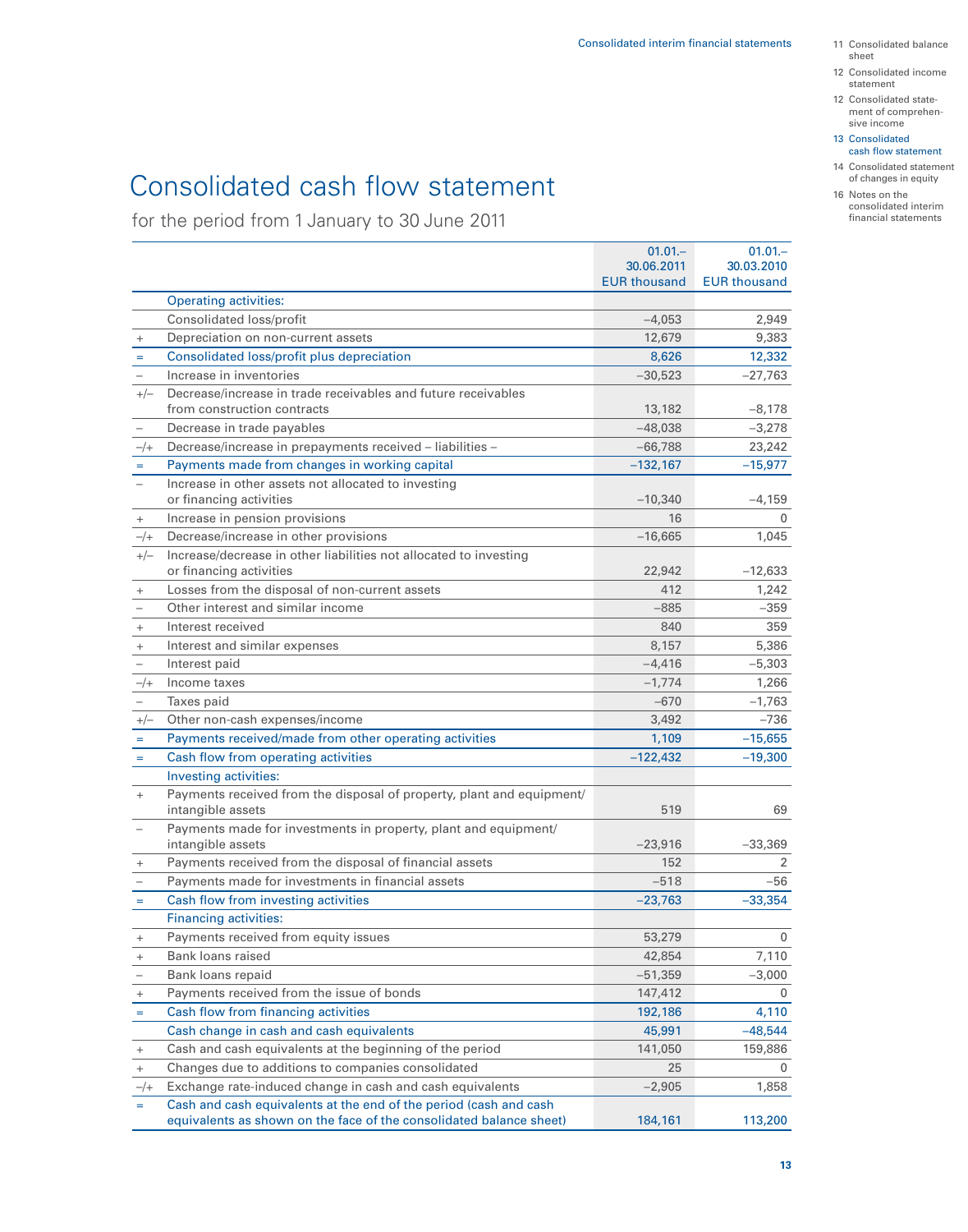- sheet
- 12 Consolidated income statement
- 12 Consolidated state ment of comprehen sive income
- 13 Consolidated cash flow statement
- 14 Consolidated statement of changes in equity

16 Notes on the consolidated interim financial statements

# Consolidated statement of changes in equity

|                                             | <b>Subscribed</b> | <b>Share</b> | Other        | Cash flow    | Other        | Foreign                 |
|---------------------------------------------|-------------------|--------------|--------------|--------------|--------------|-------------------------|
|                                             | capital           | premium      | retained     | hedge        | equity       | currency                |
|                                             |                   |              | earnings     | (interest-   |              | components equalisation |
|                                             |                   |              |              | rate swap    |              | item                    |
|                                             | <b>EUR</b>        | <b>EUR</b>   | <b>EUR</b>   | <b>EUR</b>   | <b>EUR</b>   | <b>EUR</b>              |
|                                             | thousand          | thousand     | thousand     | thousand     | thousand     | thousand                |
| 01.01.2011                                  | 66,845            | 158,080      | 30,997       | $-502$       | $-10,530$    | 4,332                   |
| Utilisation profit; consolidated net profit |                   |              |              |              |              |                         |
| for 2010 carried forward                    | 0                 | $\mathbf{0}$ | 12,928       | 0            | $\mathbf{0}$ | 0                       |
| Issue of new equity                         |                   |              |              |              |              |                         |
| Payments received from issue of             |                   |              |              |              |              |                         |
| new equity                                  | 6,684             | 49,465       | $\mathbf 0$  | 0            | $\mathbf 0$  | 0                       |
| Cost of issuing new equity                  | 0                 | $-2,870$     | $\mathbf{0}$ | $\mathbf{0}$ | $\mathbf{0}$ | 0                       |
| Income taxes                                | 0                 | 861          | $\mathbf{0}$ | $\mathbf{0}$ | $\mathbf{0}$ | $\mathbf{0}$            |
| Employee stock option programme             | $\mathbf{0}$      | 583          | $\mathbf{0}$ | 0            | $\mathbf 0$  | $\mathbf{0}$            |
| Consolidated comprehensive income           | $\mathbf{0}$      | $\mathbf{0}$ | $\mathbf{0}$ | 502          | $\mathbf{0}$ | $-2,051$                |
| <b>Consolidated loss</b>                    | $\mathbf{0}$      | $\mathbf{0}$ | $\mathbf{0}$ | 0            | $\mathbf 0$  | $\mathbf{0}$            |
| Other comprehensive income                  |                   |              |              |              |              |                         |
| Foreign currency translation                |                   |              |              |              |              |                         |
| difference                                  | $\mathbf{0}$      | 0            | $\mathbf 0$  | 0            | 0            | $-2,051$                |
| Mark-to-market measurement of               |                   |              |              |              |              |                         |
| interest-rate swaps                         | $\mathbf{0}$      | 0            | $\mathbf{0}$ | 717          | $\mathbf 0$  | 0                       |
| Deferred income taxes                       | $\mathbf{0}$      | $\mathbf{0}$ | $\Omega$     | $-215$       | $\Omega$     | $\Omega$                |
| 30.06.2011                                  | 73,529            | 206,119      | 43,925       | 0            | $-10,530$    | 2,281                   |
|                                             |                   |              |              |              |              |                         |

|                                             | Consoli-     | Consoli-     | Equity attributable to | Non-        | Total      |
|---------------------------------------------|--------------|--------------|------------------------|-------------|------------|
|                                             | dated profit | dated net    | the parent company's   | controlling | equity     |
|                                             | carried      | profit/      | equity-holders         | interests   |            |
|                                             | forward      | loss         |                        |             |            |
|                                             | <b>EUR</b>   | <b>EUR</b>   | <b>EUR</b>             | <b>EUR</b>  | <b>EUR</b> |
|                                             | thousand     | thousand     | thousand               | thousand    | thousand   |
| 01.01.2011                                  | 97,974       | 20,875       | 368,071                | 2,764       | 370,835    |
| Utilisation profit; consolidated net profit |              |              |                        |             |            |
| for 2010 carried forward                    | 7.947        | $-20.875$    | $\mathbf 0$            | 0           | 0          |
| Issue of new equity                         |              |              |                        |             |            |
| Payments received from issue of             |              |              |                        |             |            |
| new equity                                  | 0            | 0            | 56,149                 | 336         | 56,485     |
| Cost of issuing new equity                  | $\mathbf{0}$ | $\mathbf{0}$ | $-2,870$               | 0           | $-2,870$   |
| Income taxes                                | 0            | 0            | 861                    | 0           | 861        |
| Employee stock option programme             | 0            | $\mathbf{0}$ | 583                    | 0           | 583        |
| Consolidated comprehensive income           | $\mathbf{0}$ | $-3,194$     | $-4,743$               | $-1,012$    | $-5,755$   |
| <b>Consolidated loss</b>                    | 0            | $-3,194$     | $-3,194$               | $-859$      | $-4,053$   |
| Other comprehensive income                  |              |              |                        |             |            |
| Foreign currency translation                |              |              |                        |             |            |
| difference                                  | 0            | 0            | $-2,051$               | $-153$      | $-2,204$   |
| Mark-to-market measurement of               |              |              |                        |             |            |
| interest-rate swaps                         | $\mathbf{0}$ | 0            | 717                    | 0           | 717        |
| Deferred income taxes                       | 0            | $\mathbf{0}$ | $-215$                 | 0           | $-215$     |
| 30.06.2011                                  | 105,921      | $-3,194$     | 418.051                | 2,088       | 420,139    |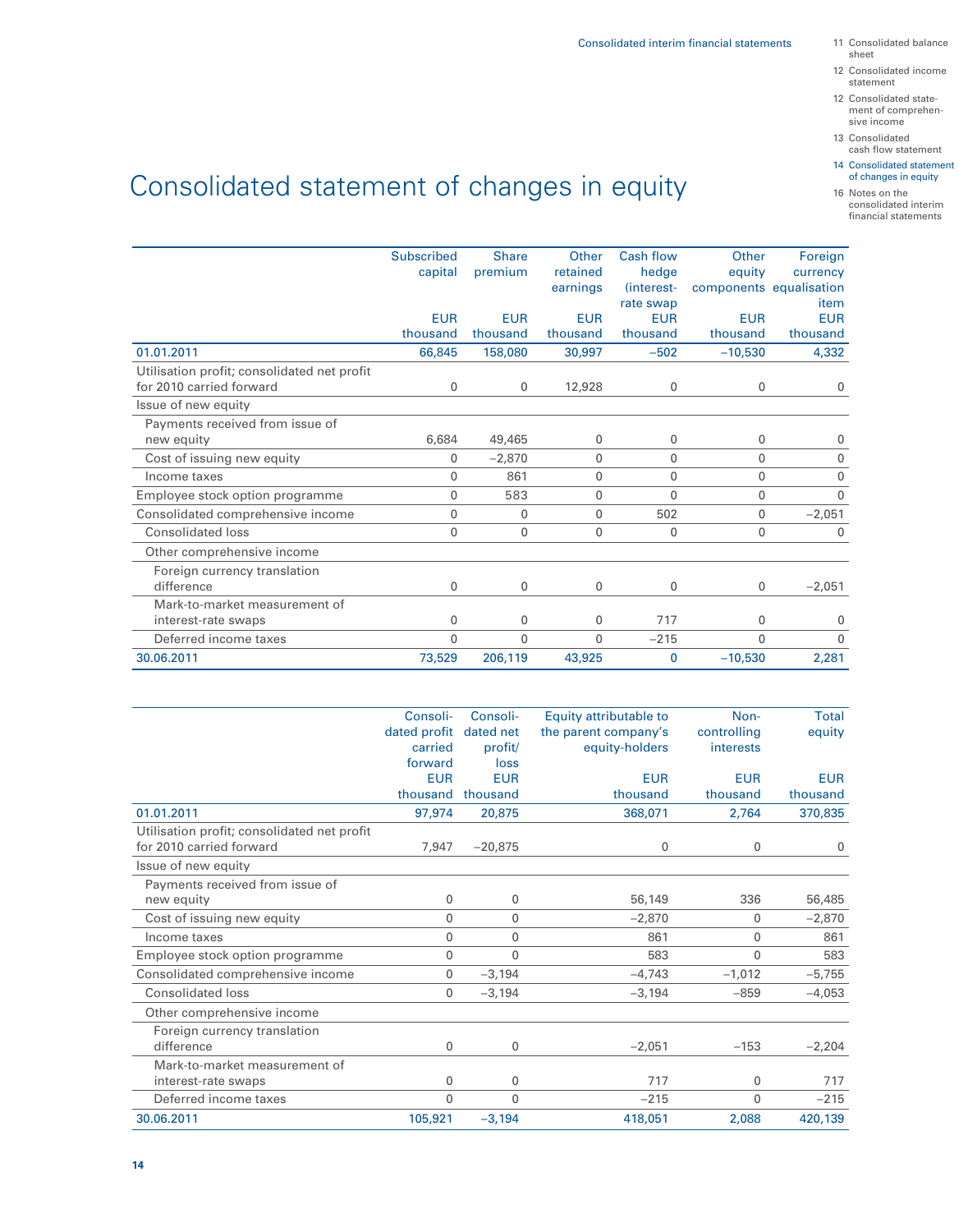- sheet
- 12 Consolidated income statement
- 12 Consolidated state ment of comprehensive income
- 13 Consolidated cash flow statement
- 14 Consolidated statement of changes in equity
- 16 Notes on the consolidated interim financial statements

|                                  | <b>Subscribed</b> | <b>Share</b> | Other        | <b>Cash flow</b> | Other        | Foreign      |
|----------------------------------|-------------------|--------------|--------------|------------------|--------------|--------------|
|                                  | capital           | premium      | retained     | hedge            | equity       | currency     |
|                                  |                   |              | earnings     | (interest-       | components   | equalisation |
|                                  |                   |              |              | rate swap        |              | item         |
|                                  | <b>EUR</b>        | <b>EUR</b>   | <b>EUR</b>   | <b>EUR</b>       | <b>EUR</b>   | <b>EUR</b>   |
|                                  | thousand          | thousand     | thousand     | thousand         | thousand     | thousand     |
| 01.01.2010                       | 66,845            | 158,687      | 31,136       | $-287$           | $-10,530$    | 1,494        |
| Consolidated earnings for 2009   |                   |              |              |                  |              |              |
| allocated to consolidated profit |                   |              |              |                  |              |              |
| carried forward                  | 0                 | $\mathbf{0}$ | 0            | 0                | 0            | 0            |
| <b>Reclassifications</b>         | 0                 | $\mathbf{0}$ | $-139$       | 0                | $\mathbf{0}$ | 139          |
| Employee stock option            |                   |              |              |                  |              |              |
| programme                        | $\mathbf 0$       | 1,122        | 0            | 0                | 0            | 0            |
| Consolidated comprehensive       |                   |              |              |                  |              |              |
| income                           | $\mathbf 0$       | $\mathbf 0$  | 0            | $-463$           | 0            | 489          |
| Consolidated profit              | $\mathbf{0}$      | $\mathbf 0$  | 0            | 0                | $\mathbf{0}$ | 0            |
| Other comprehensive income       |                   |              |              |                  |              |              |
| Foreign currency translation     |                   |              |              |                  |              |              |
| difference                       | $\mathbf{0}$      | $\mathbf{0}$ | 0            | 0                | 0            | 489          |
| Mark-to-market measure-          |                   |              |              |                  |              |              |
| ment of interest-rate swaps      | 0                 | 0            | 0            | $-661$           | 0            | 0            |
| Deferred income taxes            | 0                 | $\mathbf{0}$ | $\mathbf{0}$ | 198              | $\mathbf{0}$ | $\mathbf{0}$ |
| 30.06.2010                       | 66,845            | 159,809      | 30,997       | $-750$           | $-10,530$    | 2,122        |

|                                  | Consoli-     | Consoli-    | Equity attributable to | Non-        | Total       |
|----------------------------------|--------------|-------------|------------------------|-------------|-------------|
|                                  | dated profit | dated net   | the parent company's   | controlling | equity      |
|                                  | carried      | profit/loss | equity-holders         | interests   |             |
|                                  | forward      |             |                        |             |             |
|                                  | <b>EUR</b>   | <b>EUR</b>  | <b>EUR</b>             | <b>EUR</b>  | <b>EUR</b>  |
|                                  | thousand     | thousand    | thousand               | thousand    | thousand    |
| 01.01.2010                       | 103,034      | $-5,060$    | 345,319                | 2,510       | 347,829     |
| Consolidated earnings for 2009   |              |             |                        |             |             |
| allocated to consolidated profit |              |             |                        |             |             |
| carried forward                  | $-5.060$     | 5,060       | $\mathbf{0}$           | 0           | 0           |
| Reclassifications                | $\mathbf 0$  | 0           | 0                      | 0           | $\mathbf 0$ |
| Employee stock option            |              |             |                        |             |             |
| programme                        | $\mathbf 0$  | $\mathbf 0$ | 1,122                  | 0           | 1,122       |
| Consolidated comprehensive       |              |             |                        |             |             |
| income                           | $\mathbf 0$  | 3,340       | 3,366                  | 37          | 3,403       |
| Consolidated profit              | $\mathbf 0$  | 3,340       | 3,340                  | $-391$      | 2,949       |
| Other comprehensive income       |              |             |                        |             |             |
| Foreign currency translation     |              |             |                        |             |             |
| difference                       | 0            | 0           | 489                    | 428         | 917         |
| Mark-to-market measure-          |              |             |                        |             |             |
| ment of interest-rate swaps      | $\mathbf 0$  | 0           | $-661$                 | 0           | $-661$      |
| Deferred income taxes            | $\mathbf{0}$ | 0           | 198                    | 0           | 198         |
| 30.06.2010                       | 97,974       | 3,340       | 349,807                | 2,547       | 352,354     |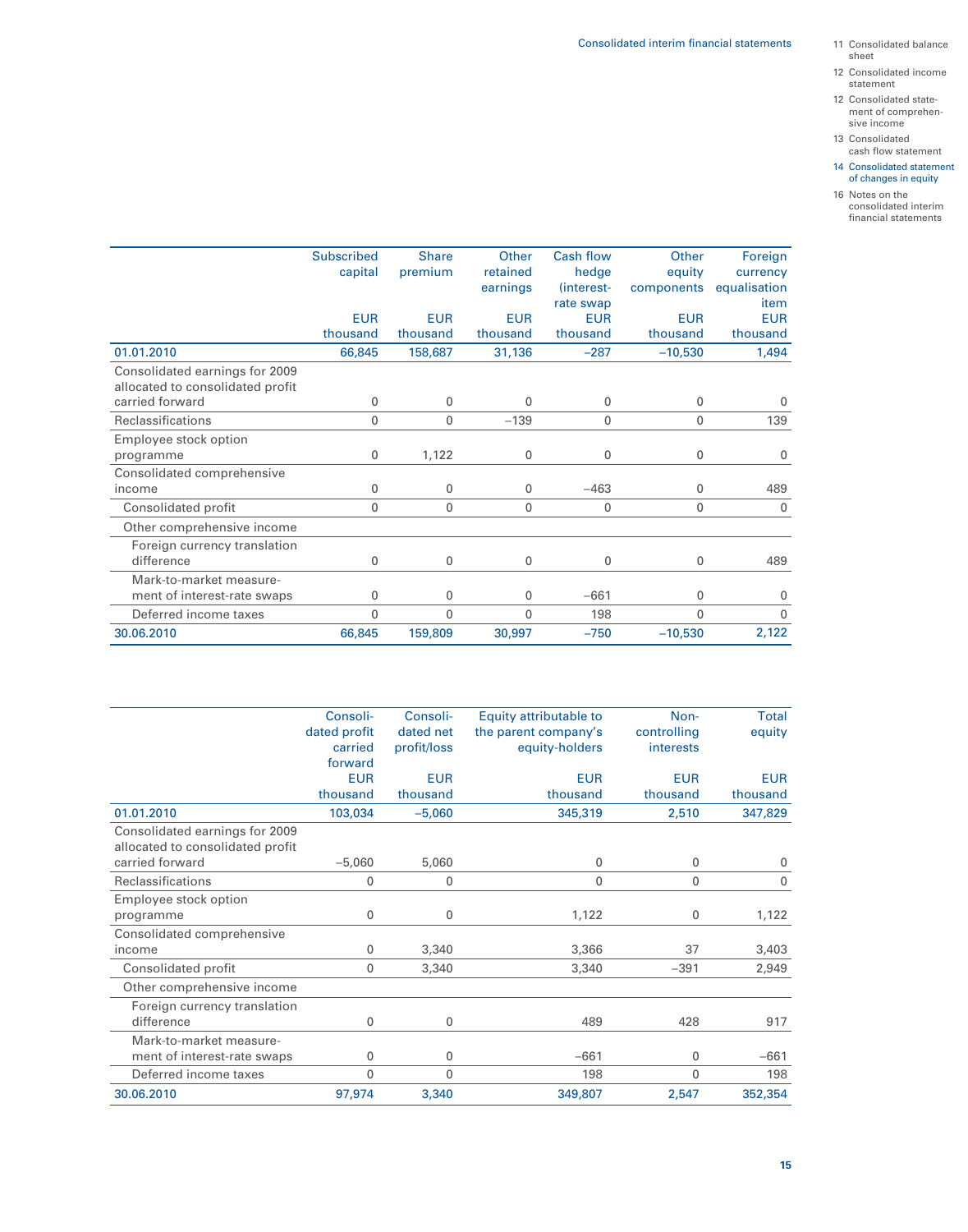- 11 Consolidated balance sheet
- 12 Consolidated income statement
- 12 Consolidated state ment of comprehen sive income
- 13 Consolidated cash flow statement
- 14 Consolidated statemer of changes in equity
- 16 Notes on the consolidated interim financial statements

# Notes on the consolidated interim financial statements (IFRS)

as of 30 June 2011

# **I. General**

The consolidated interim financial statements of Nordex SE and its subsidiaries for the first six months as of 30 June 2011, which were not audited or reviewed by a statutory auditor, were prepared in accordance with the International Financial Reporting Standards (IFRS) issued by the International Accounting Standards Board (IASB) as endorsed for use in the EU. In this connection, all International Financial Reporting Standards and interpretations of the International Financial Reporting Interpretations Committee binding as of 30 June 2011 were applied. In addition, IAS 34 "Interim Financial Reporting" as published by the International Accounting Standards Committee (IACS) was observed.

The following IFRSs were published after 31 December 2010 but have not yet been endorsed by the EU and were therefore not applied:

In May 2011, the IASB issued three new standards – IFRS 10, 11 and 12 – providing guidance on the recognition of investments in associates in the reporting entity's consolidated financial statements. IFRS 10 "Consolidated Financial Statements" introduces a uniform consolidation model for all companies on the basis of the concept of control. IFRS 11 "Joint Arrangements" provides guidance on the recognition of arrangements in which two or more parties hold joint control. IFRS 10 and 11 must be applied retrospectively to accounting periods commencing on or after 1 January 2013. Earlier adoption is permitted. IFRS 12 "Disclosure of Interests in Other Entities" stipulates additional disclosures to be included in the notes on investments in other companies. Among other things, it combines the guidance contained in several other standards already published. IFRS 12 must be applied prospectively to accounting periods commencing on or after 1 January 2013. Earlier adoption is permitted.

Similarly, the IASB published IFRS 13 "Fair Value Measurement" in May 2011, combining in a single standard the guidance previously provided in other IFRSs on fair value measurement, thus providing uniform rules on this matter. IFRS 13 must be applied for the first time to accounting periods commencing on or after 1 January 2013. Earlier adoption is also permitted.

In June 2011, the IASB announced amendments to IAS 19 "Employee Benefits" entailing the abolition of the corridor method. In the future, actuarial gains and losses must be recognised directly in equity. In addition, income from the expected interest earned on plan assets may only be recorded in an amount equalling the discount rate used for calculating defined benefit obligations. Aside from some exceptions, the amendments to IAS 19 must be applied retrospectively to accounting periods commencing on or after 1 January 2013. Earlier adoption is permitted.

Nordex is currently examining the effects of all the new standards on its consolidated financial statements.

These interim financial statements must be read in conjunction with the consolidated financial statements for 2010. Further information on the accounting principles applied can be found in the notes to the consolidated financial statements. The consolidated financial statements for 2010 are available on the Internet at www.nordex-online.com in the Investor Relations section.

In the absence of any express reference to any changes, the recognition and measurement principles applied to the consolidated financial statements as of 31 December 2010 are also used in the interim financial statements as of 30 June 2011.

The income statement has again been prepared in accordance with the total cost method.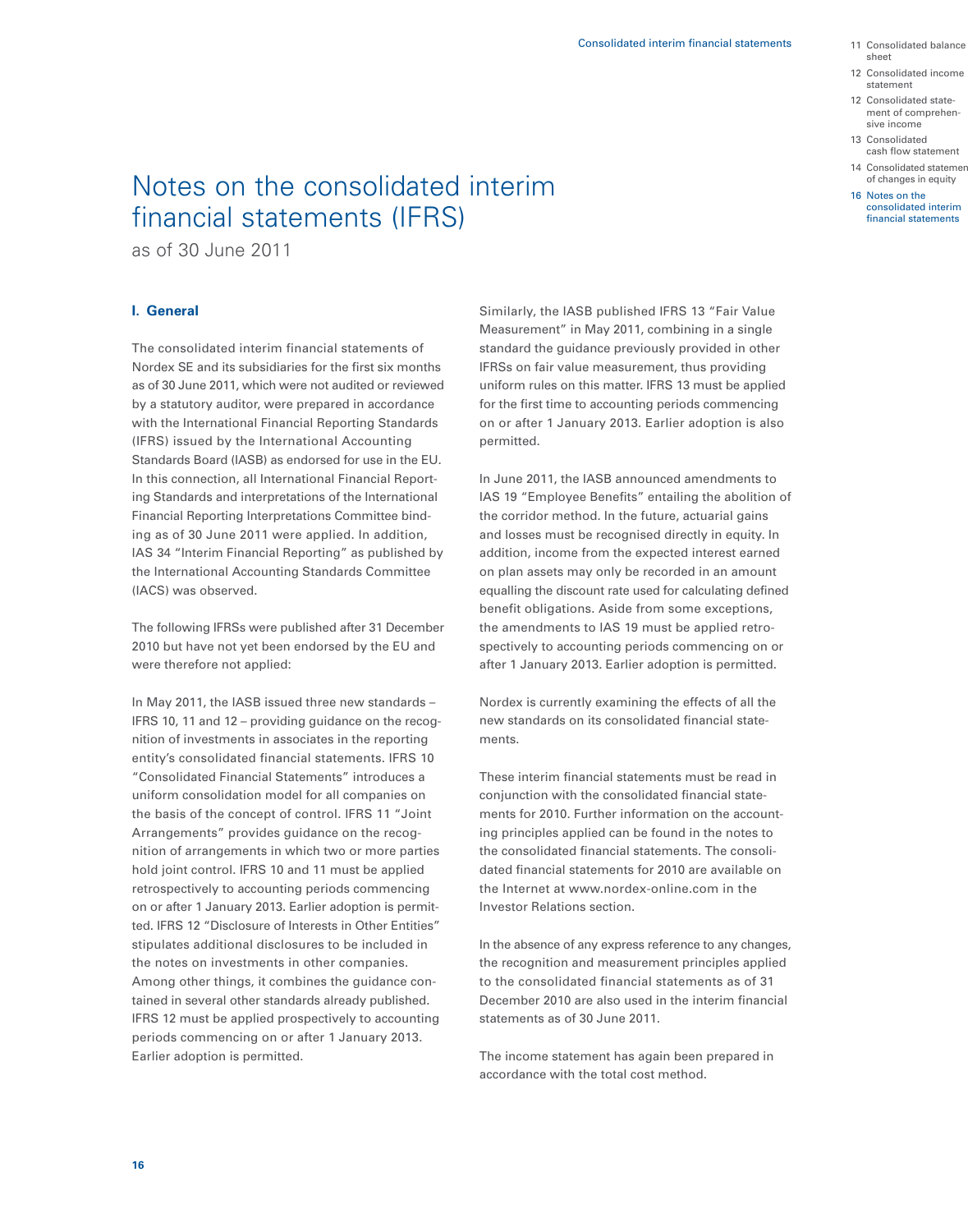- 11 Consolidated balance sheet
- 12 Consolidated income statement
- 12 Consolidated state ment of comprehensive income
- 13 Consolidated cash flow statement
- 14 Consolidated statement of changes in equity
- 16 Notes on the consolidated interim financial statements

The business results for the first half of 2011 are not necessarily an indicator of expected results for the year as a whole. Any irregular expenses occurring in the year are only included or deferred in the interim financial report to the extent that such inclusion or deferral would also be reasonable at the end of the year.

ıt.

The interim financial statements were prepared in the Group currency, i.e. the euro.

### **II. Notes on the balance sheet**

# **Current assets**

Trade receivables stood at EUR 82.0 million as of 30 June 2011 (31 December 2010: EUR 68.2 million) and include bad debt allowances of EUR 2.9 million as of 30 June 2011 (31 December 2010: EUR 3.3 million).

Of the future gross receivables from construction contracts of EUR 904.1 million (31 December 2010: EUR 921.8 million), prepayments received of EUR 729.8 million (31 December 2010: EUR 720.5 million) were netted. In addition, prepayments received of EUR 59.3 million (31 December 2010: EUR 126.1 million) were reported within other current non-financial liabilities.

# **Non-current assets**

Changes in non-current assets are analysed in the statement of changes in property, plant and equipment and intangible assets (see page 18). As of 30 June 2011, capital spending was valued at EUR 25.6 million, while depreciation/amortisation expense came to EUR 12.7 million. Of the additions, a sum of EUR 11.8 million relates to capitalised development expenses and a sum of EUR 4.2 million to other equipment, operating and business equipment.

Goodwill increased by EUR 1.6 million to EUR 11.6 million due to the first-time consolidation of one company.

Deferred income tax assets primarily comprise unused tax losses which the Company expects to be able to utilise against domestic corporate and trade tax.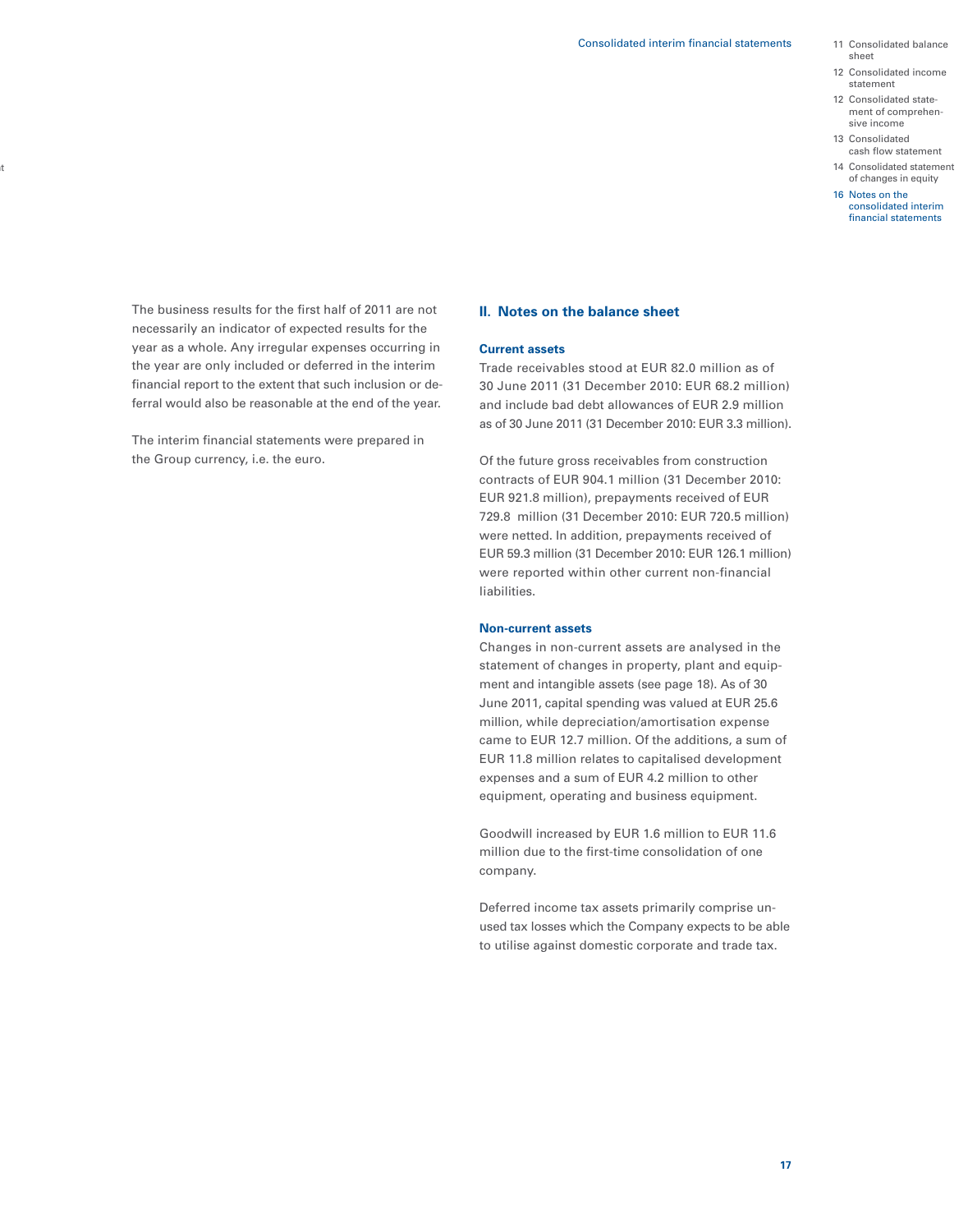- sheet
- 12 Consolidated income statement
- 12 Consolidated state ment of comprehensive income
- 13 Consolidated cash flow statement
- 14 Consolidated statement of changes in equity
- 16 Notes on the consolidated interim financial statements

# **Statement of changes in property, plant and equipment and intangible assets**

|                                     |            |                  |             | <b>Historical cost</b>   |            |            |            |
|-------------------------------------|------------|------------------|-------------|--------------------------|------------|------------|------------|
|                                     | Initial    | <b>Additions</b> |             | <b>Initial Disposals</b> | Reclassi-  | Foreign    | Closing    |
|                                     | amount     |                  | consoli-    |                          | fication   | currency   | amount     |
|                                     | 01.01.2011 |                  | dation      |                          |            |            | 30.06.2011 |
|                                     | <b>EUR</b> | <b>EUR</b>       | <b>EUR</b>  | <b>EUR</b>               | <b>EUR</b> | <b>EUR</b> | <b>EUR</b> |
|                                     | thousand   | thousand         | thousand    | thousand                 | thousand   | thousand   | thousand   |
| Property, plant and equipment       |            |                  |             |                          |            |            |            |
| Land and buildings                  | 79,414     | 295              | 62          | 242                      | 0          | $-1,887$   | 77,642     |
| Technical equipment and machinery   | 47,378     | 3,025            | $\mathbf 0$ | 159                      | 6,732      | $-1,035$   | 55,941     |
| Other equipment, operating and      |            |                  |             |                          |            |            |            |
| business equipment                  | 37,776     | 4,206            | 68          | 1,851                    | 34         | $-565$     | 39,668     |
| Prepayments made and assets         |            |                  |             |                          |            |            |            |
| under construction                  | 18,324     | 3,542            | 0           | 0                        | $-6,766$   | $-122$     | 14,978     |
| Total property, plant and equipment | 182,892    | 11,068           | 130         | 2,252                    | 0          | $-3,609$   | 188,229    |
|                                     |            |                  |             |                          |            |            |            |
| Intangible assets                   |            |                  |             |                          |            |            |            |
| Goodwill                            | 14,461     | 335              | 1,353       | 0                        | 0          | 0          | 16,149     |
| Capitalised development costs       | 79,668     | 11,812           | $\mathbf 0$ | 295                      | 0          | 0          | 91,185     |
| Other intangible assets             | 23,492     | 701              | 179         | 598                      | 0          | $-251$     | 23,523     |
| Total intangible assets             | 117,621    | 12,848           | 1,532       | 893                      | 0          | $-251$     | 130,857    |

|                                     |            | Depreciation/amortisation   |                |            |            | Carrying amount |            |
|-------------------------------------|------------|-----------------------------|----------------|------------|------------|-----------------|------------|
|                                     |            | Initial Additions Disposals |                | Foreign-   | Closing    | 30.06.          | 31.12.     |
|                                     | amount     |                             |                | currency   | amount     | 2011            | 2010       |
|                                     | 01.01.2011 |                             |                |            | 30.06.2011 |                 |            |
|                                     | <b>EUR</b> | <b>EUR</b>                  | <b>EUR</b>     | <b>EUR</b> | <b>EUR</b> | <b>EUR</b>      | <b>EUR</b> |
|                                     | thousand   | thousand                    | thousand       | thousand   | thousand   | thousand        | thousand   |
| Property, plant and equipment       |            |                             |                |            |            |                 |            |
| Land and buildings                  | 11,486     | 1,474                       | 238            | $-101$     | 12,621     | 65,021          | 67,928     |
| Technical equipment and machinery   | 20,812     | 2,890                       | 156            | $-370$     | 23,176     | 32,765          | 26,566     |
| Other equipment, operating and      |            |                             |                |            |            |                 |            |
| business equipment                  | 17,863     | 3,039                       | 1,387          | $-154$     | 19,361     | 20,307          | 19,913     |
| Prepayments made and assets         |            |                             |                |            |            |                 |            |
| under construction                  | 605        | 64                          | 0              | $-3$       | 666        | 14,312          | 17,719     |
| Total property, plant and equipment | 50,766     | 7,467                       | 1,781          | $-628$     | 55,824     | 132,405         | 132,126    |
|                                     |            |                             |                |            |            |                 |            |
| Intangible assets                   |            |                             |                |            |            |                 |            |
| Goodwill                            | 4,501      | 86                          | $\Omega$       | 0          | 4,587      | 11,562          | 9,960      |
| Capitalised development costs       | 31,032     | 3,487                       | $\overline{2}$ | 0          | 34,517     | 56,668          | 48,636     |
| Other intangible assets             | 16,367     | 1,639                       | 431            | $-105$     | 17,470     | 6,053           | 7,125      |
| <b>Total intangible assets</b>      | 51,900     | 5,212                       | 433            | $-105$     | 56,574     | 74,283          | 65,721     |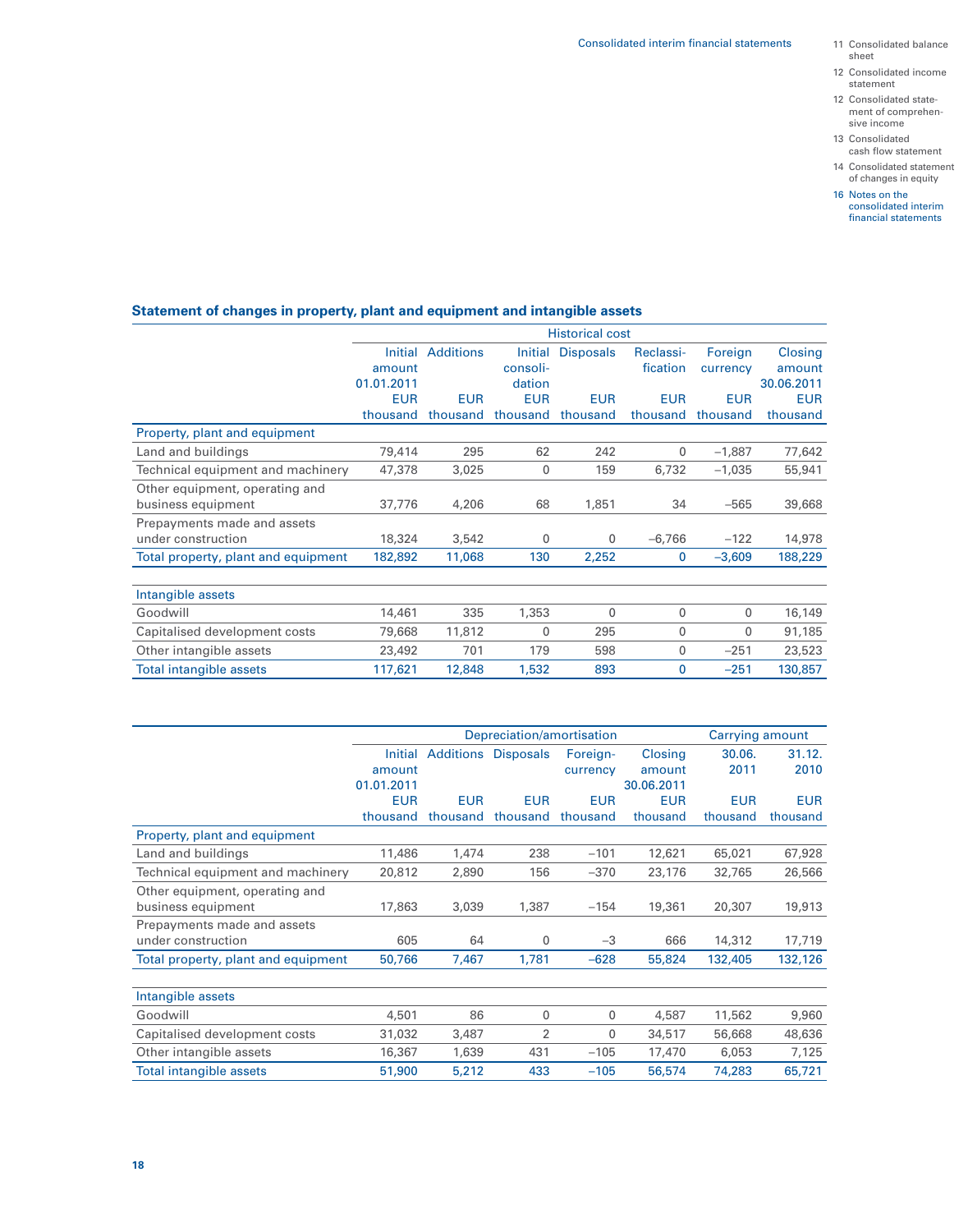- 11 Consolidated balance sheet
- 12 Consolidated income statement
- 12 Consolidated state ment of comprehensive income
- 13 Consolidated cash flow statement
- 14 Consolidated statement of changes in equity
- 16 Notes on the consolidated interim financial statements

### **Current liabilities**

Current bank borrowings comprise cash credit facilities of EUR 38.5 million and EUR 20.8 million utilised by subsidiaries in China and the United States, respectively, the syndicated loan of EUR 5.7 million taken out in November 2009 to finance the rotor blade production plant in Rostock and the amount of EUR 5.0 million due for repayment in 2011 towards a promissory note loan raised in May 2009.

#### **Non-current liabilities**

Non-current liabilities chiefly comprise a corporate bond with a volume of EUR 150.0 million issued by Nordex SE in mid April 2011. The bond has a fixed coupon of 6.375 % p. a. and a tenor of five years. The initial issue price stood at 99.841%. The noncurrent part of the promissory note loan of EUR 47.0 million issued in May 2009 was repaid using the proceeds from the issue of the bond, while the interest-rate swap which had been transacted to hedge interest risks was dissolved. Further non-current liabilities of EUR 39.6 million relate to the syndicated loan.

### **Equity**

Reference should be made to the Nordex Group's statement of changes in equity (see page 14/15) for a breakdown of changes in equity.

On 30 March 2011, Nordex SE increased its subscribed capital by EUR 6,684,499 by issuing new bearer shares on a cash basis. Following this issue, its share capital now stands at EUR 73,529,499 and comprises 73,529,499 no-par-value shares with a notional proportion in the issued capital of EUR 1 each. The premium on the placement price of EUR 8.40 per share net of the transaction costs arising from the equity issue has been allocated to the share premium.

### **III. Notes on the income statement**

## **Sales**

Sales break down by region as follows:

|         | $01.01 -$          | $01.01 -$          |
|---------|--------------------|--------------------|
|         | 30.06.2011         | 30.06.2010         |
|         | <b>EUR</b> million | <b>EUR</b> million |
| Europe  | 288.6              | 298.0              |
| America | 102.9              | 42.8               |
| Asia    | 11.8               | 9.0                |
| Total   | 403.3              | 349.8              |

# **Changes in inventories and other own work capitalised**

Changes in inventories and other own work capitalised totaled EUR 39.4 million in the first six months of 2011 (first half of 2010: EUR 29.2 million). In addition to an increase of EUR 27.7 million in inventories (first half of 2010: EUR 19.3 million), own work of EUR 11.7 million (first half of 2010: EUR 9.9 million) was capitalised.

#### **Other operating income**

Other operating income primarily stems from currency translation effects.

## **Cost of materials**

The cost of materials stands at EUR 318.7 million (first half of 2010: EUR 271.1 million) and comprises the cost of raw materials and supplies and the cost of services bought.

The cost of raw materials and supplies chiefly includes the cost of components and energy. The cost of services bought includes external freight, order provisions, commission and externally sourced orderhandling services.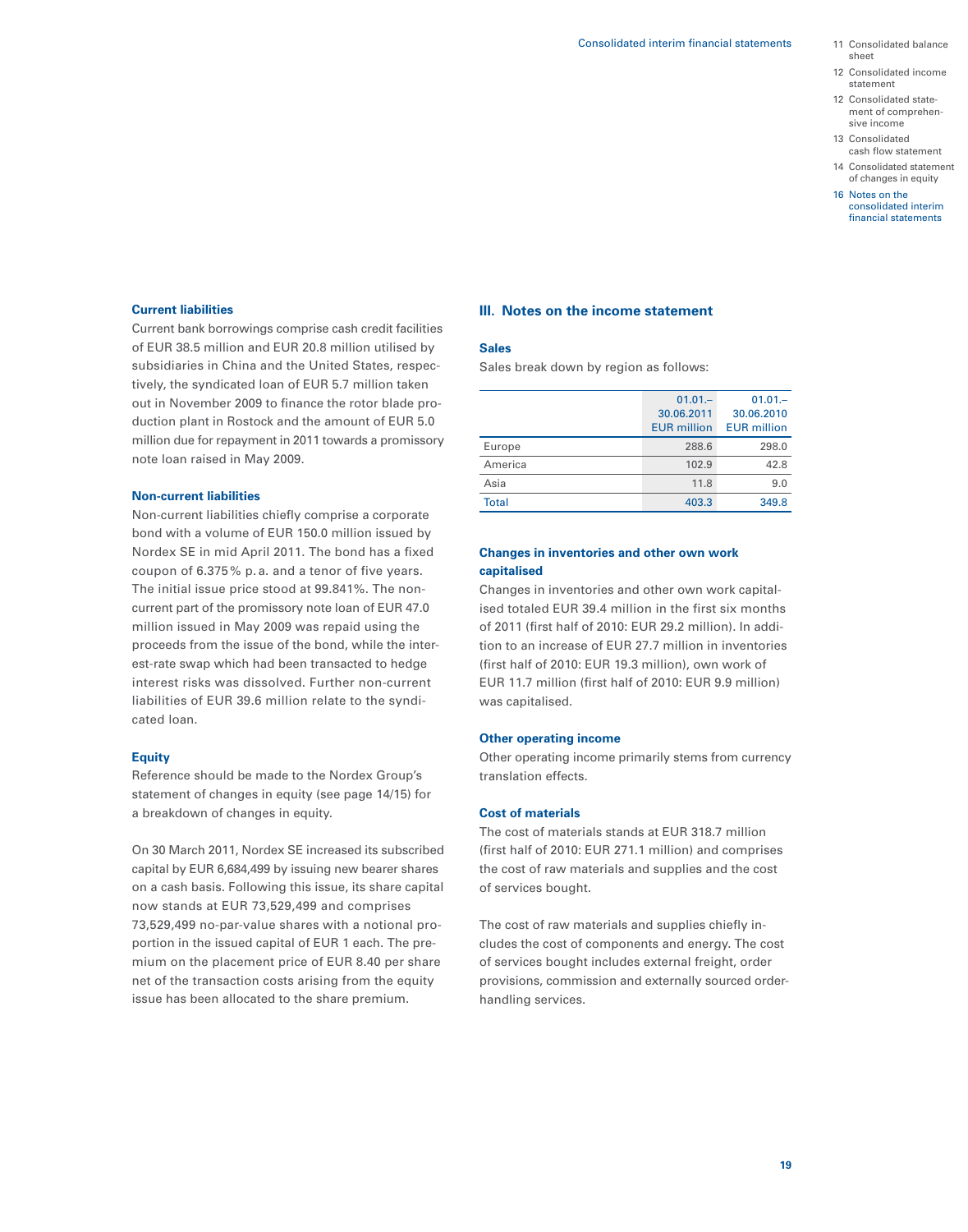- sheet
- 12 Consolidated income statement
- 12 Consolidated state ment of comprehensive income
- 13 Consolidated cash flow statement
- 14 Consolidated statement of changes in equity
- 16 Notes on the consolidated interim financial statements

### **Staff costs**

Staff costs came to EUR 66.6 million in the first half of 2011, up from EUR 59.2 million in the same period of the previous year. Personnel numbers rose by 310 over the same period in the previous year from 2,357 to 2,667 as of 30 June 2011.

## **Other operating expenses**

Other operating expenses chiefly break down into legal, auditing and consulting costs, travel expenses, rental expenses and externally sourced services.

# **IV. Segment reporting**

The Nordex Group is engaged in the development, production, servicing and marketing of wind power systems. In addition to development and production, it provides preliminary project development services to support marketing, acquires rights and creates the infrastructure required to construct wind power systems at suitable locations. The Nordex Group is essentially a single-product company.

Segment reporting follows the internal reports submitted to the chief operating decision maker. Nordex SE's Management Board has been identified as the chief operating decision maker. Three reportable segments which are based on the geographic markets and managed separately have been designated. Nordex SE operates solely as a holding company and can therefore not be allocated to any of the three segments.

Internal reporting is based on the accounting policies applied to the consolidated financial statements. Segment sales comprise sales with third parties (external sales) as well as internal sales between the individual segments (internal sales). The prices of deliveries between the individual segments are determined on an arm's length basis. External sales are assigned in accordance with the sales destination. Segment earnings are consolidated on the basis of external sales. The following table reconciles segment earnings with earnings before interest and taxes (EBIT) and segment assets with consolidated assets.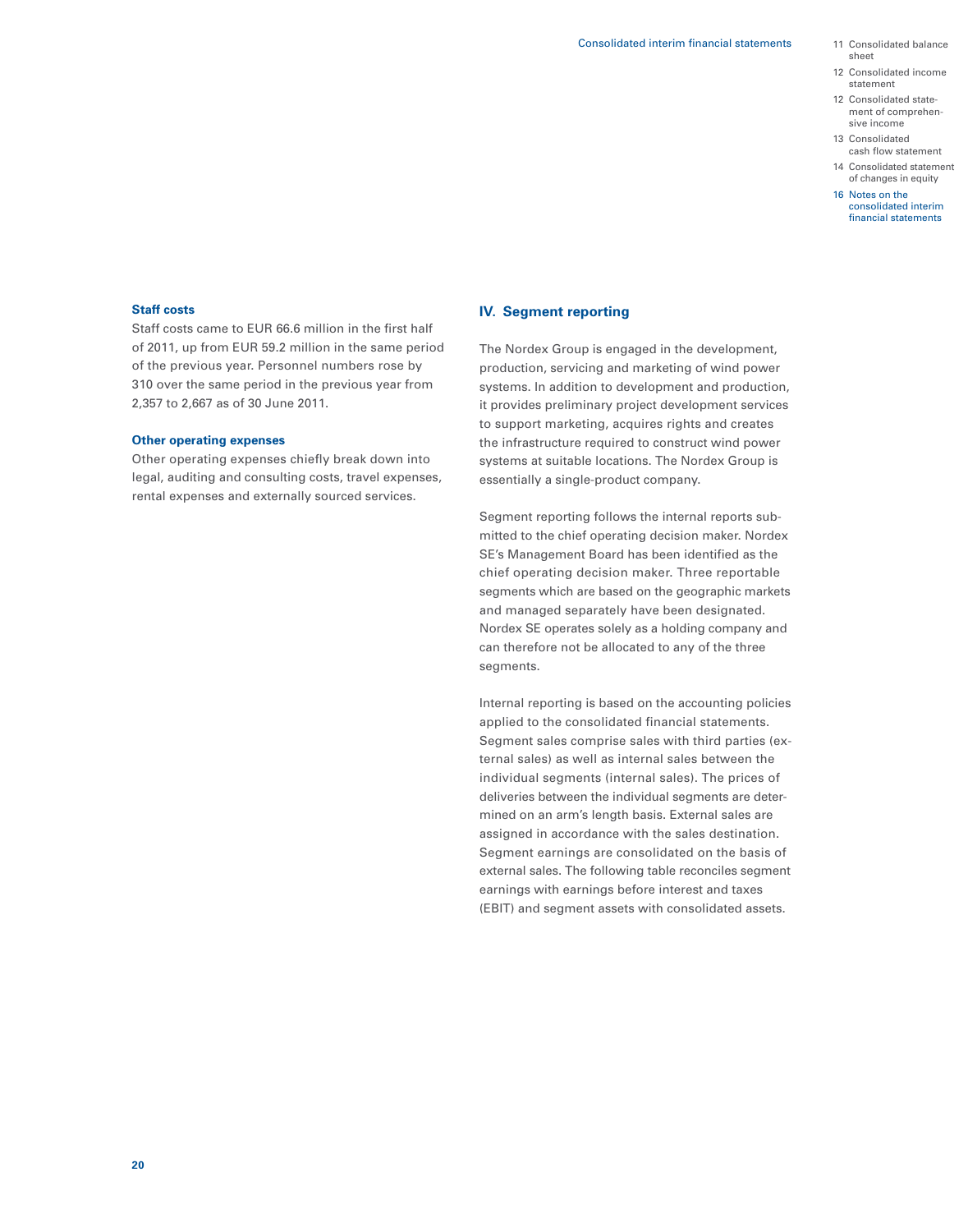- 11 Consolidated balance sheet
- 12 Consolidated income statement
- 12 Consolidated state- ment of comprehen- sive income
- 13 Consolidated cash flow statement
- 14 Consolidated statement of changes in equity
- 16 Notes on the consolidated interim financial statements

# **Group segment report**

|                                    | Europe     |                      | Asia       |            | America        |             |
|------------------------------------|------------|----------------------|------------|------------|----------------|-------------|
|                                    | H1/2011    | H <sub>1</sub> /2010 | H1/2011    | H1/2010    | H1/2011        | H1/2010     |
|                                    | <b>EUR</b> | <b>EUR</b>           | <b>EUR</b> | <b>EUR</b> | <b>EUR</b>     | <b>EUR</b>  |
|                                    | thousand   | thousand             | thousand   | thousand   | thousand       | thousand    |
| <b>Sales</b>                       | 310,227    | 332,657              | 11,796     | 8,990      | 102,887        | 42,836      |
| Depreciation/amortisation          | $-8.992$   | $-6.526$             | $-809$     | $-847$     | $-999$         | $-159$      |
| Interest income                    | 482        | 45                   | 78         | 151        | $\overline{2}$ | 6           |
| Interest expenses                  | $-802$     | $-530$               | $-915$     | $-671$     | $-1,240$       | $-13$       |
| Income taxes                       | $-8.396$   | 122                  | 298        | $-468$     | $-396$         | $\mathbf 0$ |
| Earnings before interest and taxes |            |                      |            |            |                |             |
| (EBIT); segment earnings           | 8,836      | 24,520               | $-2,686$   | $-1,405$   | 5,681          | 1,302       |
| Investments in property, plant and |            |                      |            |            |                |             |
| equipment and intangible assets    | 22,407     | 19,634               | 829        | 1,651      | 1,189          | 10,545      |
| Cash and cash equivalents          | 38,244     | 14,589               | 18,234     | 10,562     | 12,988         | 2,248       |

|                                    |              | <b>Central units</b> | Consolidation |            | Total group |            |
|------------------------------------|--------------|----------------------|---------------|------------|-------------|------------|
|                                    | H1/2011      | H1/2010              | H1/2011       | H1/2010    | H1/2011     | H1/2010    |
|                                    | <b>EUR</b>   | <b>EUR</b>           | <b>EUR</b>    | <b>EUR</b> | <b>EUR</b>  | <b>EUR</b> |
|                                    | thousand     | thousand             | thousand      | thousand   | thousand    | thousand   |
| <b>Sales</b>                       | $\mathbf{0}$ | 0                    | $-21.634$     | $-34.670$  | 403,276     | 349,813    |
| Depreciation/amortisation          | $-1.879$     | $-1,851$             | 0             | 0          | $-12,679$   | $-9,383$   |
| Interest income                    | 1,565        | 561                  | $-1,242$      | $-404$     | 885         | 359        |
| Interest expenses                  | $-6.442$     | $-4.576$             | 1,242         | 404        | $-8.157$    | $-5,386$   |
| Income taxes                       | 10,031       | $-920$               | 237           | 0          | 1,774       | $-1,266$   |
| Earnings before interest and taxes |              |                      |               |            |             |            |
| (EBIT); segment earnings           | 5,900        | 5,189                | $-16,172$     | $-22.518$  | 1,559       | 7,088      |
| Investments in property, plant and |              |                      |               |            |             |            |
| equipment and intangible assets    | 816          | 1,540                | 335           | 0          | 25,576      | 33,370     |
| Cash and cash equivalents          | 114,695      | 85,801               | $\mathbf 0$   | 0          | 184,161     | 113,200    |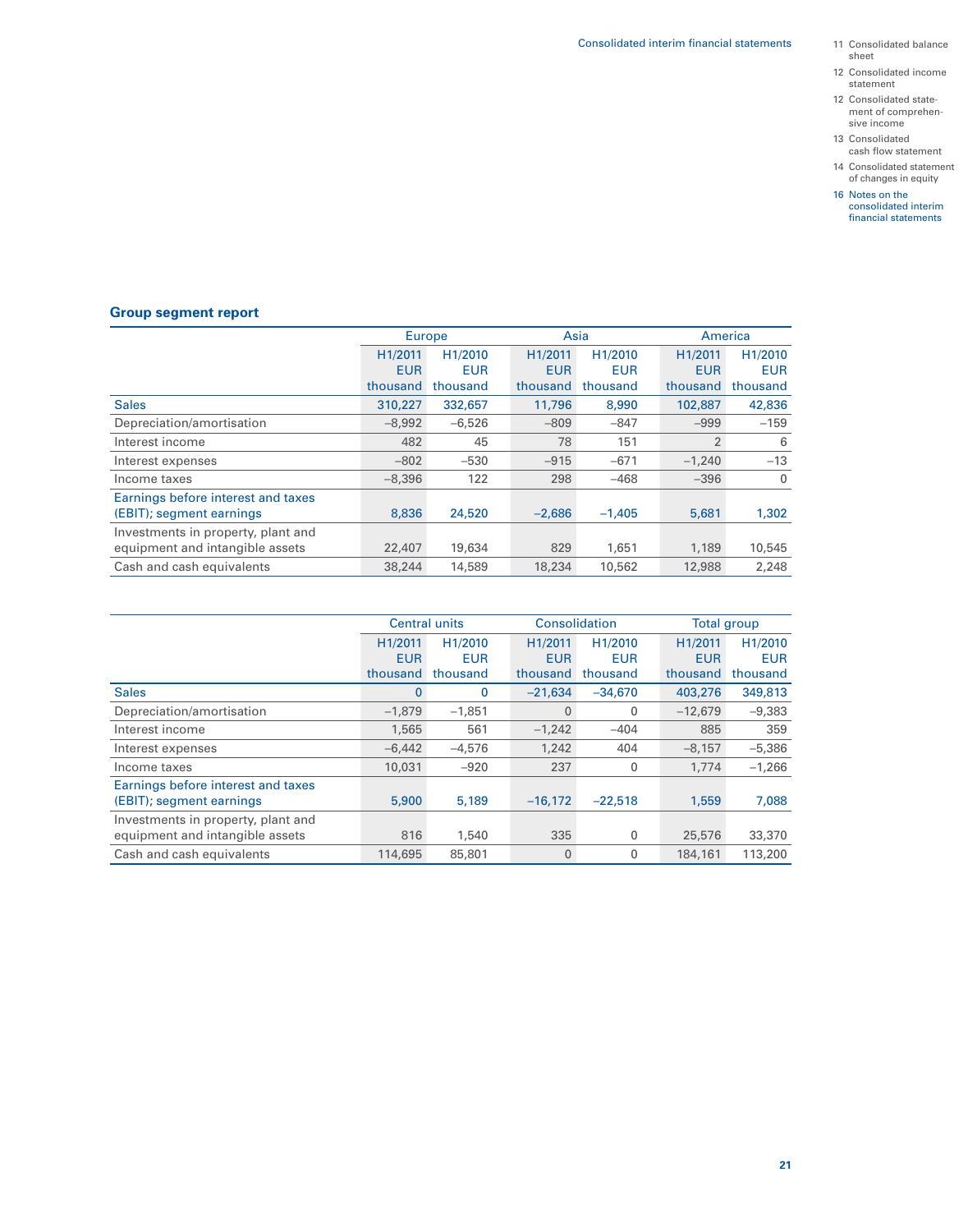- 11 Consolidated balance sheet
- 12 Consolidated income statement
- 12 Consolidated state ment of comprehensive income
- 13 Consolidated cash flow statement
- 14 Consolidated statement of changes in equity
- 16 Notes on the consolidated interim financial statements

# **V. Report on material transactions with related parties**

| <b>Related</b><br>parties | Company              | <b>Details</b>     | Outstanding<br>balance | Outstanding<br>balance | Amount<br>concerned | Amount<br>concerned |
|---------------------------|----------------------|--------------------|------------------------|------------------------|---------------------|---------------------|
|                           |                      |                    | receivables $(+)/$     | receivables $(+)/$     |                     |                     |
|                           |                      |                    | liabilities $(-)$      | liabilities $(-)$      | $01.01 -$           | $01.01 -$           |
|                           |                      |                    | 30.06.2011             | 30.06.2010             | 30.06.2011          | 31.12.2010          |
|                           |                      |                    | <b>EUR</b>             | <b>EUR</b>             | <b>EUR</b>          | <b>EUR</b>          |
|                           |                      |                    | thousand               | thousand               | thousand            | thousand            |
| Martin Rev*               | Renerco AG           | Sale of wind       |                        |                        |                     |                     |
|                           |                      | turbines           | 7.515                  | $\mathbf 0$            | 10,056              | $\Omega$            |
| Jan Klatten**             | asturia Automotive   | Development of an  |                        |                        |                     |                     |
|                           | Systems AG           | attenuation system | $\Omega$               | $\mathbf{0}$           | $\mathbf{0}$        | 553                 |
| Carsten Pedersen***       | Welcon A/S (formerly | Supplier           |                        |                        |                     |                     |
|                           | Skykon Give A/S)     | of towers          | $-983$                 | 4,952                  | 13,032              | 30,649              |

\*\*\*Vice Chairman of the Supervisory Board, Renerco AG / Executive Director, Babcock & Brown Ltd. \*\*\*Chairman of the Supervisory Board, asturia Automotive Systems AG

\*\*\*Co-owner, Welcon A/S (formerly Skycon Give A/S)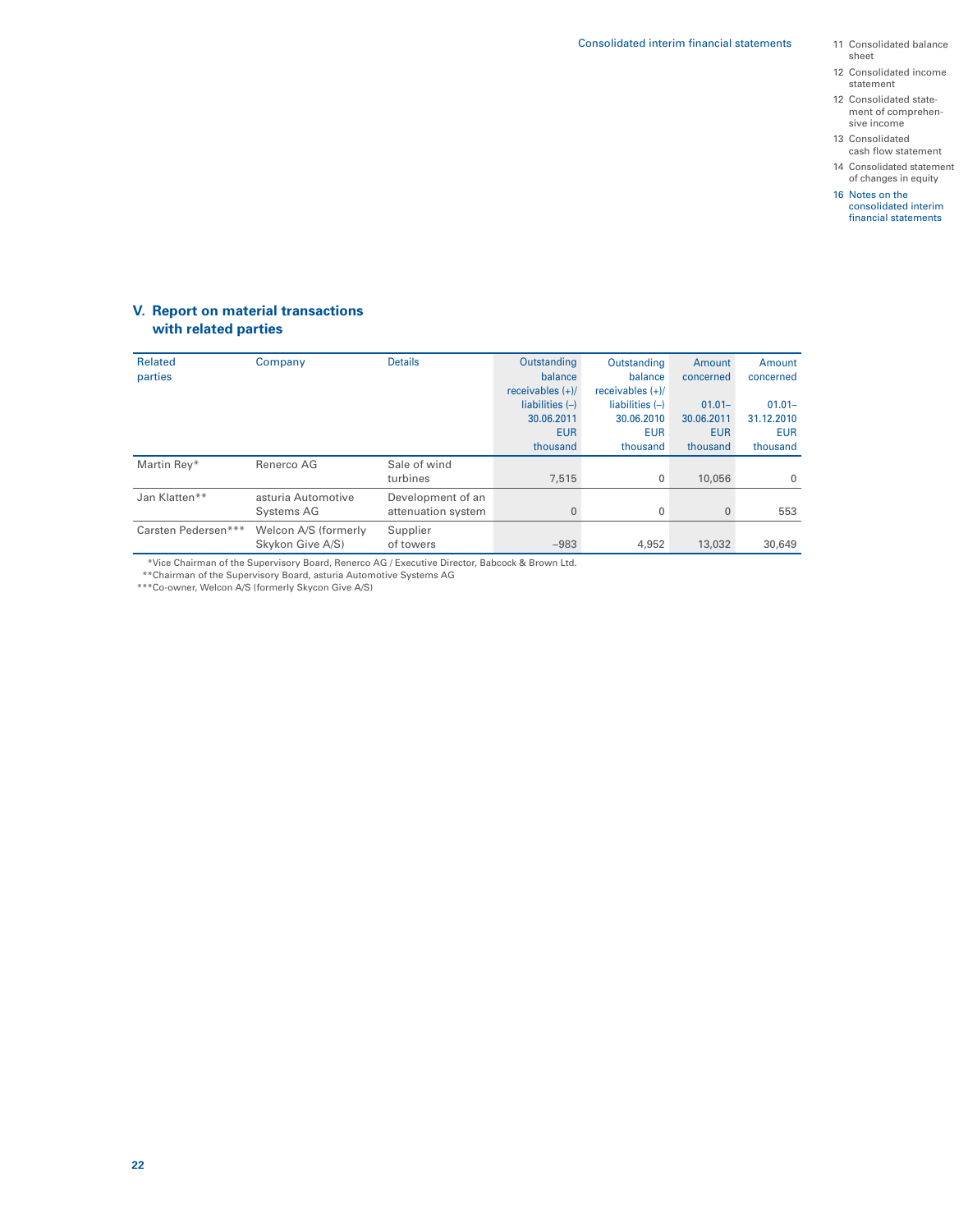- 11 Consolidated balance sheet
- 12 Consolidated income statement
- 12 Consolidated state ment of comprehensive income
- 13 Consolidated cash flow statement
- 14 Consolidated statement of changes in equity
- 16 Notes on the consolidated interim financial statements

# **VI. Responsibility statement in accordance with Section 37y in connection with Section 37w (2) No. 3 of the German Securities Trading Act.**

To the best of our knowledge, and in accordance with the applicable reporting principles for interim financial reporting, the consolidated interim financial statements for the first six months as of 30 June 2011 give a true and fair view of the assets, liabilities, financial position and profit or loss of the Group, and the interim management report of the Group includes a fair review of the development and performance of the business and the position of the Group, together with a description of the principal opportunities and risks associated with the expected development of the Group for the remaining months of the financial year.

Hamburg, August 2011

T. Richterich L. Krogsgaard V. B. Schäferbarthold Chairman of the Member of the Member of the Member of the Management Board (CEO) Management Board Management Board

M. Sielemann E. Voß Member of the Member of the Management Board Management Board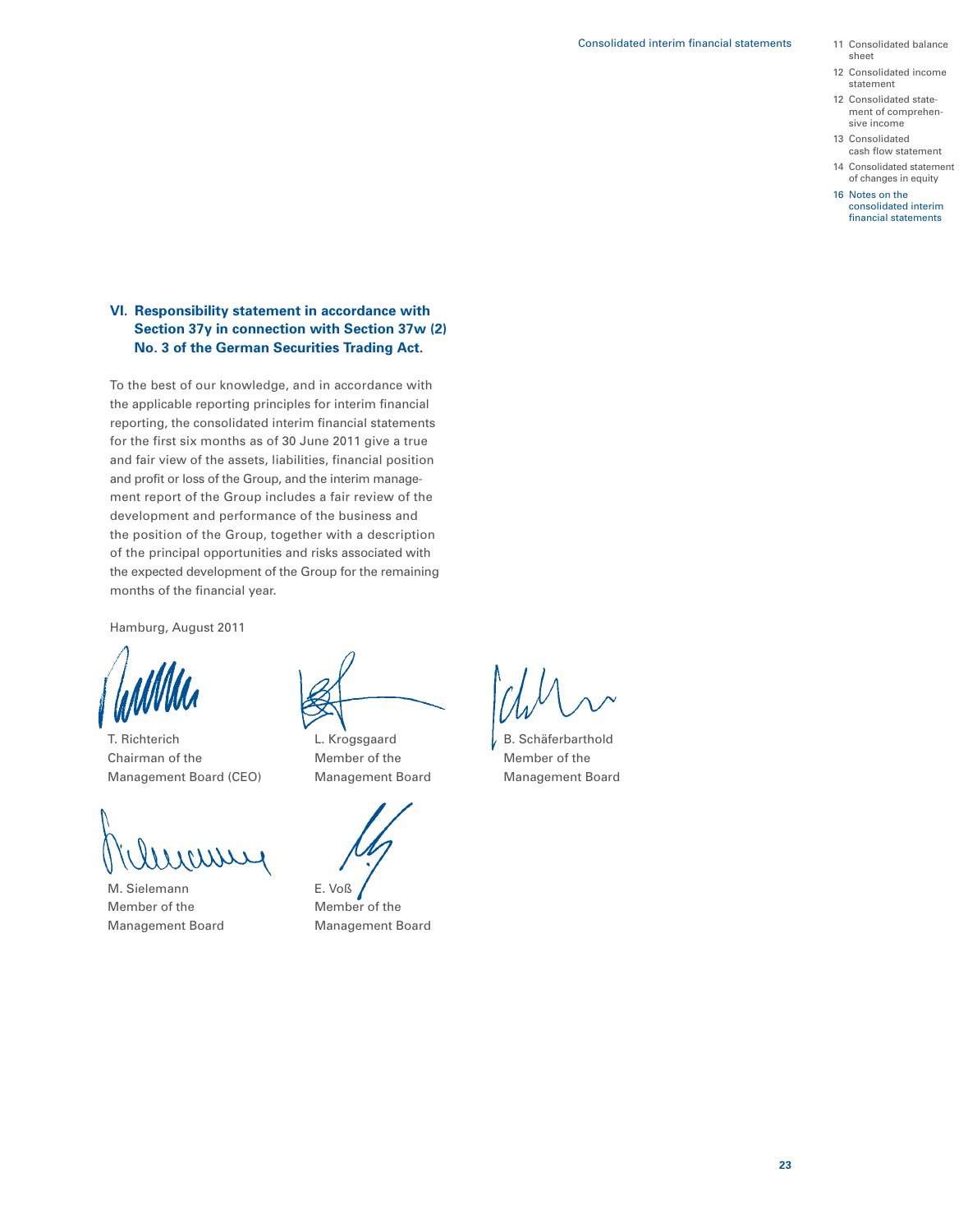# Shares held by members of the Supervisory Board and the Management Board

As of 30 June 2011, the following members of the Supervisory Board and the Management Board held Nordex shares.

| <b>Name</b>              | <b>Position</b>                | <b>Shares</b>                                                                                                                                   |
|--------------------------|--------------------------------|-------------------------------------------------------------------------------------------------------------------------------------------------|
| Jan Klatten              | Supervisory Board              | 17,611,016 held via a share in momentum capital Vermögens-<br>verwaltungsgesellschaft mbH and Ventus Venture Fund GmbH<br>& Co. Beteiligungs KG |
| Carsten Pedersen         | Supervisory Board              | 369,200 held via a 50% share in CJ Holding ApS* and<br>2,900 shares directly                                                                    |
| <b>Thomas Richterich</b> | <b>Chief Executive Officer</b> | 545,734 held directly                                                                                                                           |
| Dr. Eberhard Voß         | <b>Chief Technical Officer</b> | 1,000 held directly                                                                                                                             |
|                          |                                |                                                                                                                                                 |

\*CJ Holding ApS is the parent company of Nordvest A/S.

200,000 Nordex SE stock options have been granted to members of the Management Board.